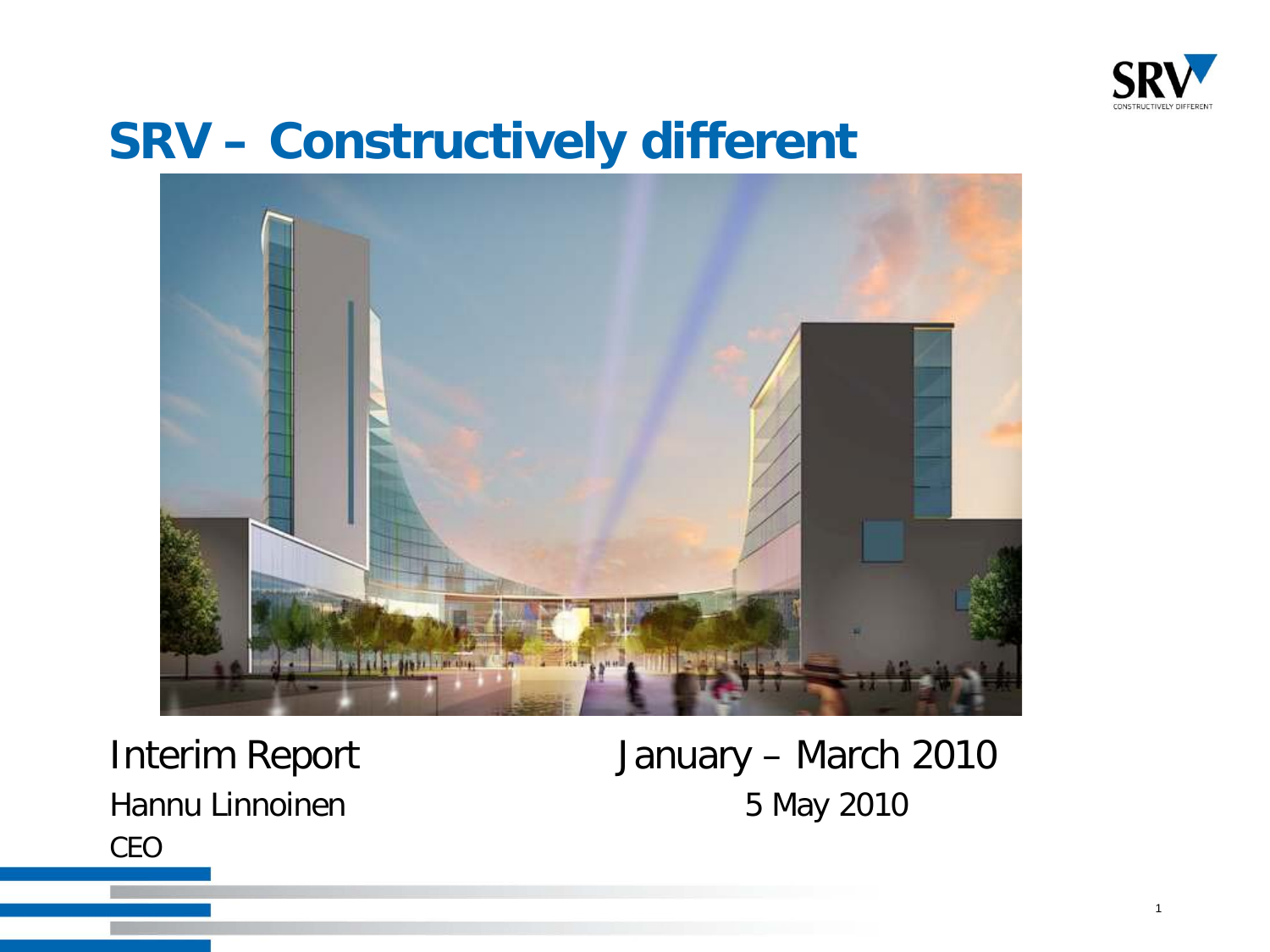

# **January – March 2010 in brief**

- 
- 
- 
- 
- 
- 
- 
- **Revenue EUR 95.0 million** (EUR 87.0 million January-March 2009)
	- **Operating profit EUR 1.6 million** (EUR 1.8 million)
	- **Profit before taxes EUR 0.2 million** (EUR 0.3 million)
	- **Order backlog EUR 530.0 million** (EUR 458.5 million)
	- **New contracts EUR 140.6 million** (EUR 91.3 million)
	- **EPS EUR -0.01** (EUR 0.00 )
	- **Equity ratio 37.0%** (40.5%)

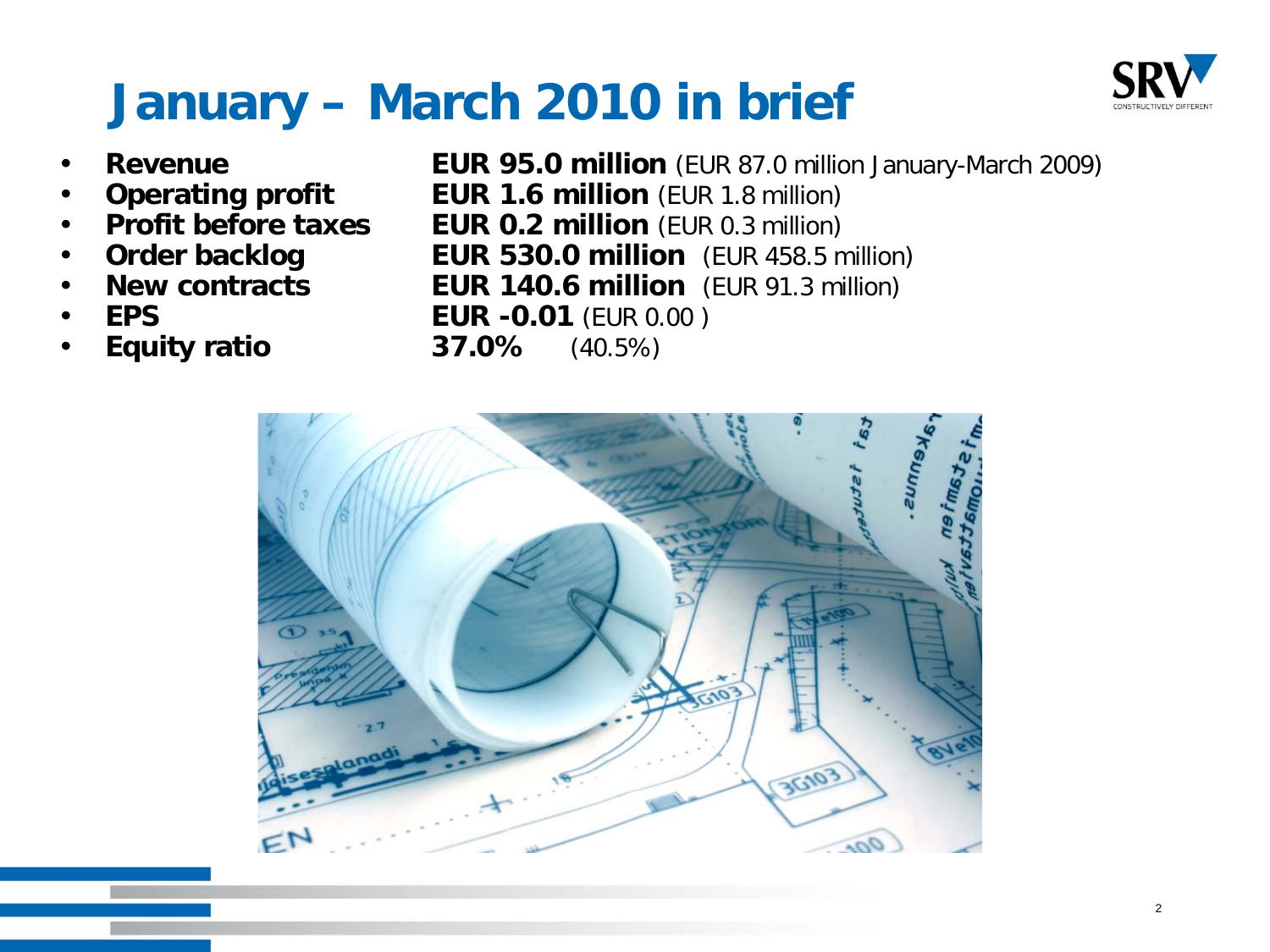#### **Business Premises**



|                               | $1 - 3$<br>2010 | $1 - 3$<br>2009 | Change<br>$1 - 310$ vs<br>$1 - 309$ | $1 - 12$<br>2009 |
|-------------------------------|-----------------|-----------------|-------------------------------------|------------------|
| <b>Revenue, MEUR</b>          | 54.7            | 54.8            | $-0.1$                              | 208.0            |
| <b>Operating profit, MEUR</b> | 4.3             | 5.9             | $-1.6$                              | 18.0             |
| Operating profit, %           | 7.9%            | 10.8%           |                                     | 8.6%             |
| Order backlog, MEUR           | 331.7           | 252.8           | $+79.0$                             | 255.3            |

- Revenue remained unchanged
	- No developer contracting projects, operational focus on contracting
	- Site implementation according to plans
	- profitability remained on good level, operating profit margin 7.9%
- Strong focus on customer acquisition
- Order backlog grew by 31%
	- SRV Approach and robust expertise in implementation have supported the market share in a challenging situation
- Financing has become more difficult for investors, some projects are put on hold still
- Retail and logistics construction continues



**Operating profit**



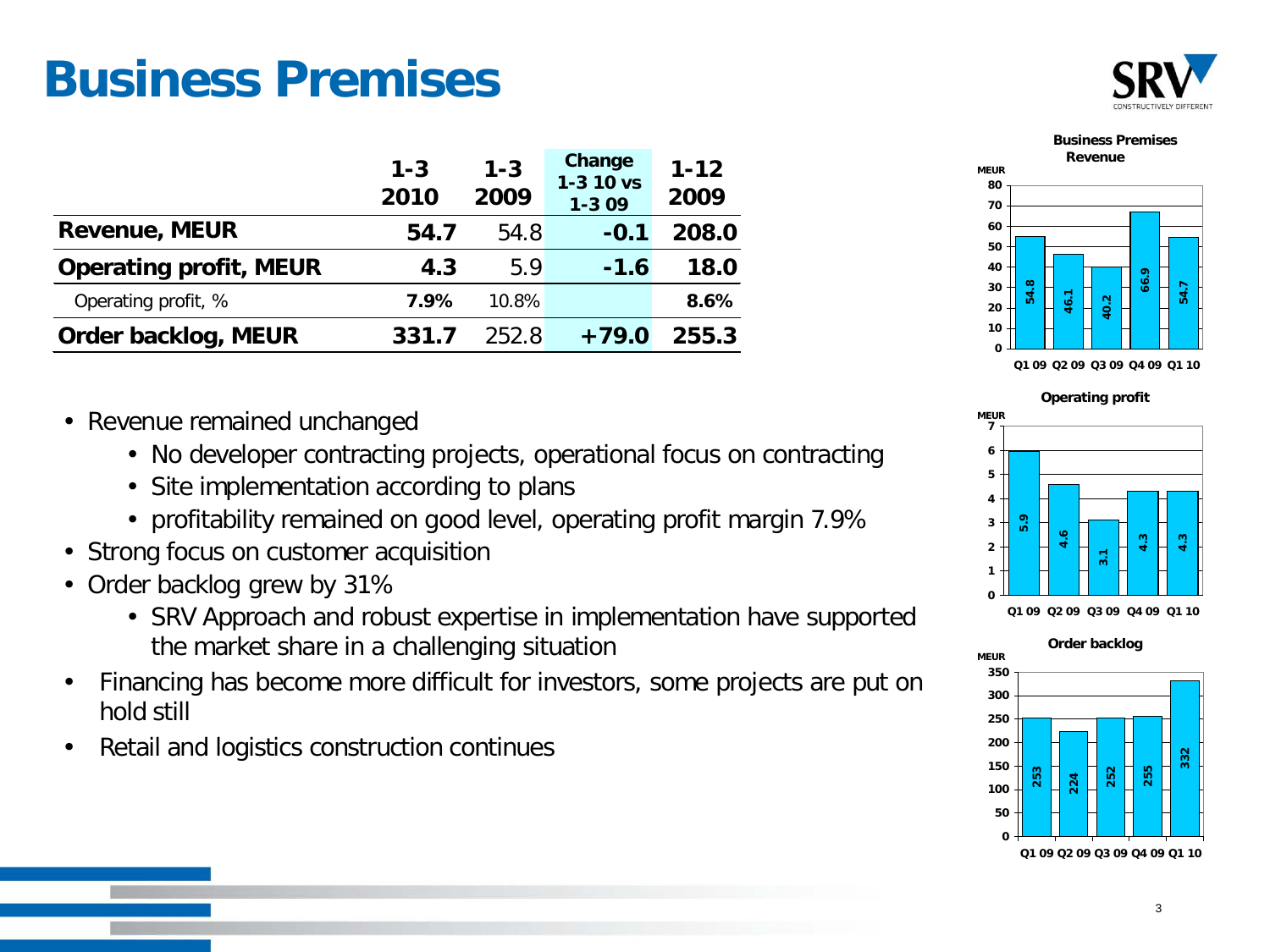### **Housing**



|                                               | $1 - 3$<br>2010 | $1 - 3$<br>2009 | Change<br>$1 - 310$ vs<br>$1 - 309$ | $1 - 12$<br>2009 |
|-----------------------------------------------|-----------------|-----------------|-------------------------------------|------------------|
| <b>Revenue, MEUR</b>                          | 38.3            | 26.6            | $+11.7$                             | 158.6            |
| <b>Operating profit, MEUR</b>                 | 2.4             | $-0.1$          | $+2.5$                              | 5.4              |
| Operating profit, %                           | 6.3%            | $-0.4%$         |                                     | 3.4%             |
| Order backlog, MEUR                           | 174.3           | 174.3           | $+0.1$                              | 201.7            |
| Housing sales, units<br>developer contracting | 95              | 27              | $+68$                               | 207              |
| Housing sales, units<br>negotiation contracts | 68              | 90              | $-22$                               | 323              |

**Housing Revenue MEUR 49.9 38.3 0 10 20 30 40 50 60**

**Q1 09 Q2 09 Q3 09 Q4 09 Q1 10**





- Revenue grew by 44% and operating profit improved clearly
	- recognition of revenue from developer contracting projects is based on delivery
- Recovery in housing sales continued,
	- in Q1/2010 95 residential units sold to consumers (27 units in Q1/2009)
- Order backlog remained unchanged
- More developer contracting start-ups depending on the results of pre-marketing
	- several projects in pre –marketing
	- start-up decisions made for two projects (104 units), projects will we included in the order backlog after RS-readiness has been reached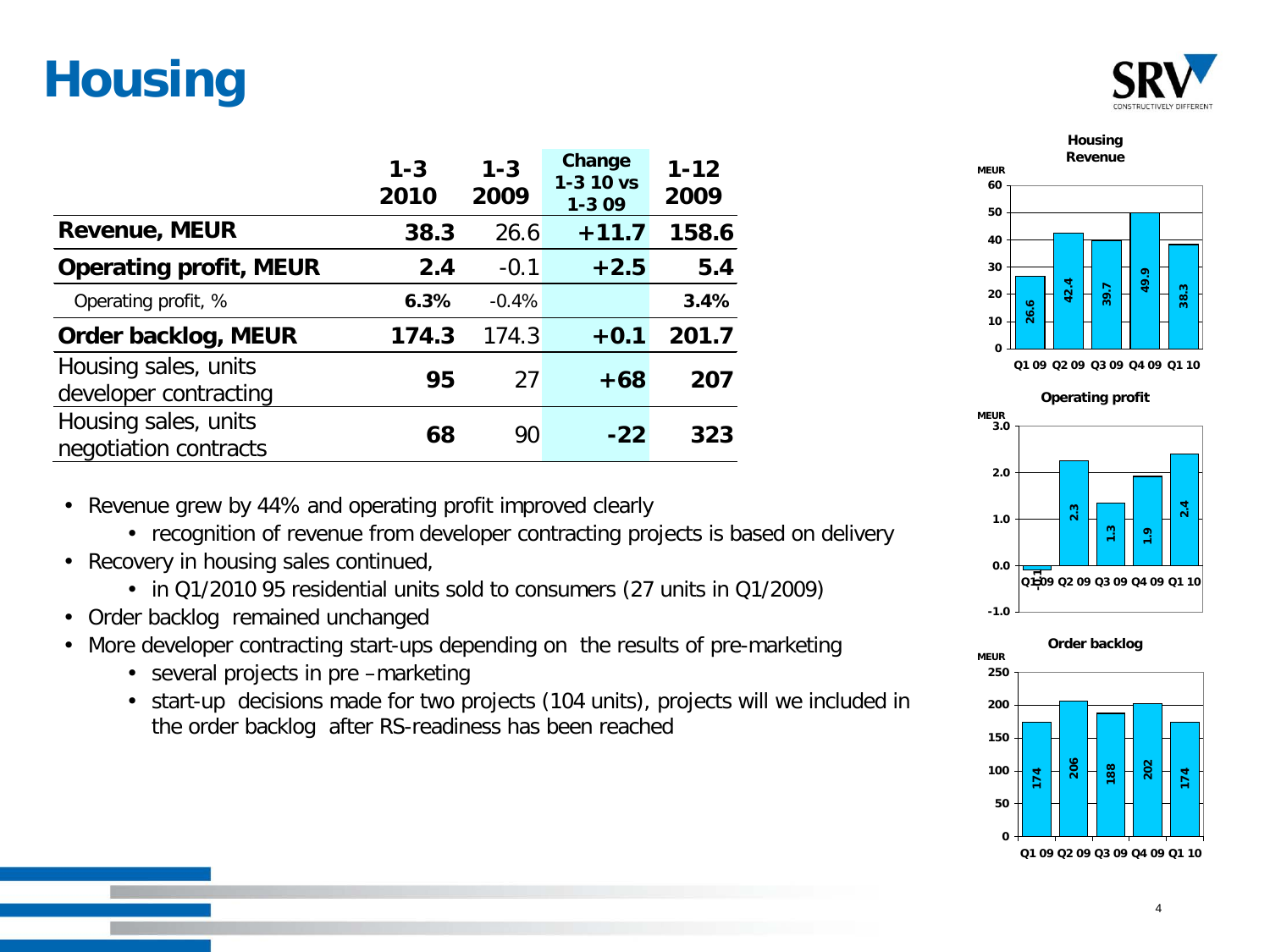#### **Housing market in Helsinki metropolitan area**



Housing sales (pre-owned), units (Helsinki, Espoo Vantaa)







- •Revived housing sales can be seen in the growth of the sale of new production, at the same time the number of start-ups has increased
- •Demand for small apartments has shifted to larger units
- •Housing sales volume on 2003-2010 average level
- Source: Etuovi.com 3.5.2010, executed housing sales , apartment blocks, Espoo, Helsinki, Vantaa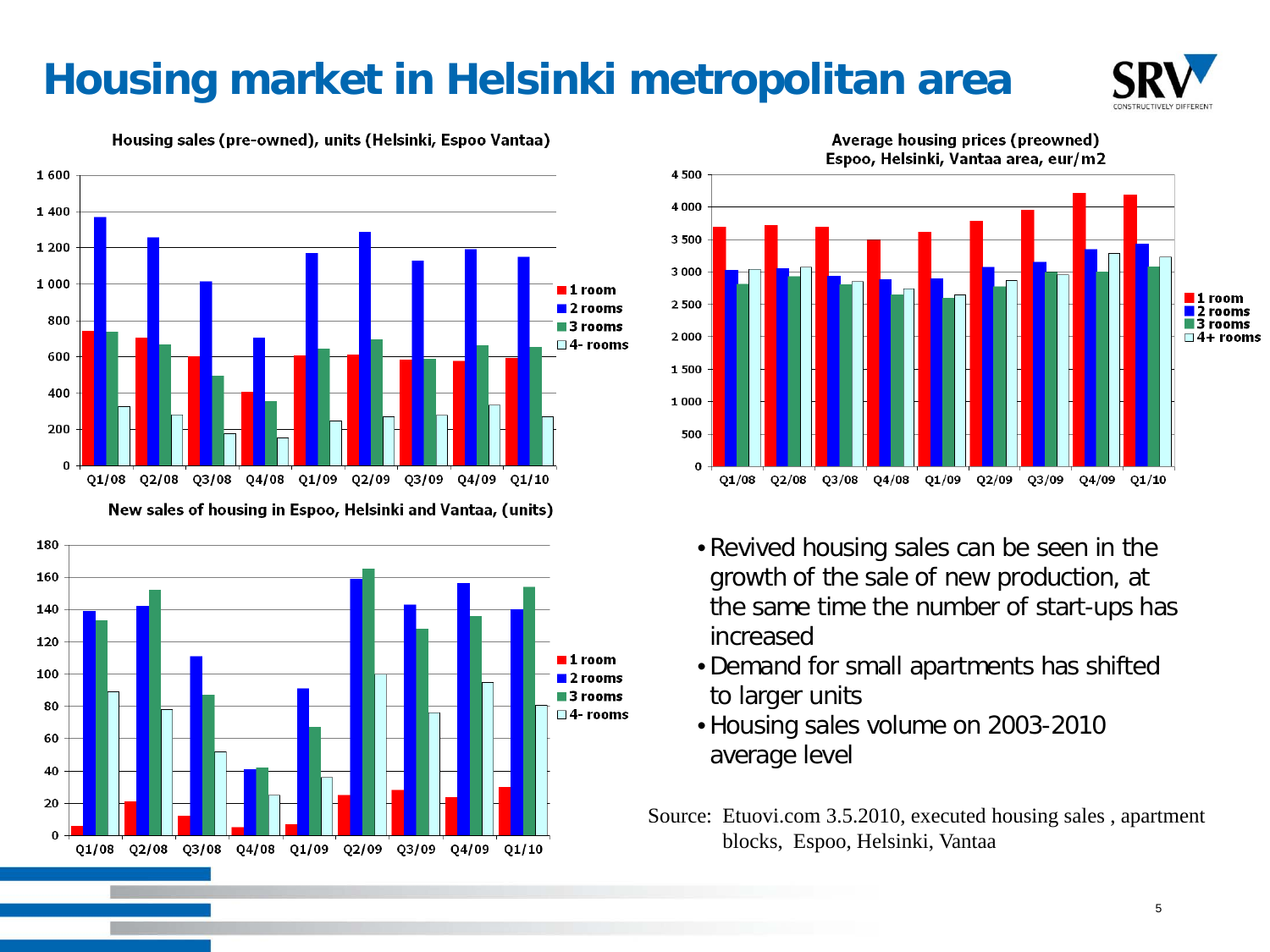

#### **Housing**



#### **Residential production**

| in Finland (units)                     | $1 - 3/10$ | 10-12/09 | 7-9/09 | $4 - 6/09$ | $1 - 3/09$ |
|----------------------------------------|------------|----------|--------|------------|------------|
| Start-ups                              | O          | 247      |        |            |            |
| Sold                                   | 95         | 86       | 43     | 51         | 27         |
| Completed <sup>1)</sup>                | 16         | 64       | 37     | 93         | 58         |
| Completed and unsold 1)                | 138        | 171      | 161    | 185        | 156        |
| Under construction <sup>1</sup>        | 247        | 263      | 80     | 118        | 211        |
| - of which unsold $1$                  | 169        | 231      | 79     | 100        | 180        |
| $\frac{1}{1}$ at the end of the period |            |          |        |            |            |

Negotiation contract is a project carried out by the client and the contractor in cooperation without tendering 6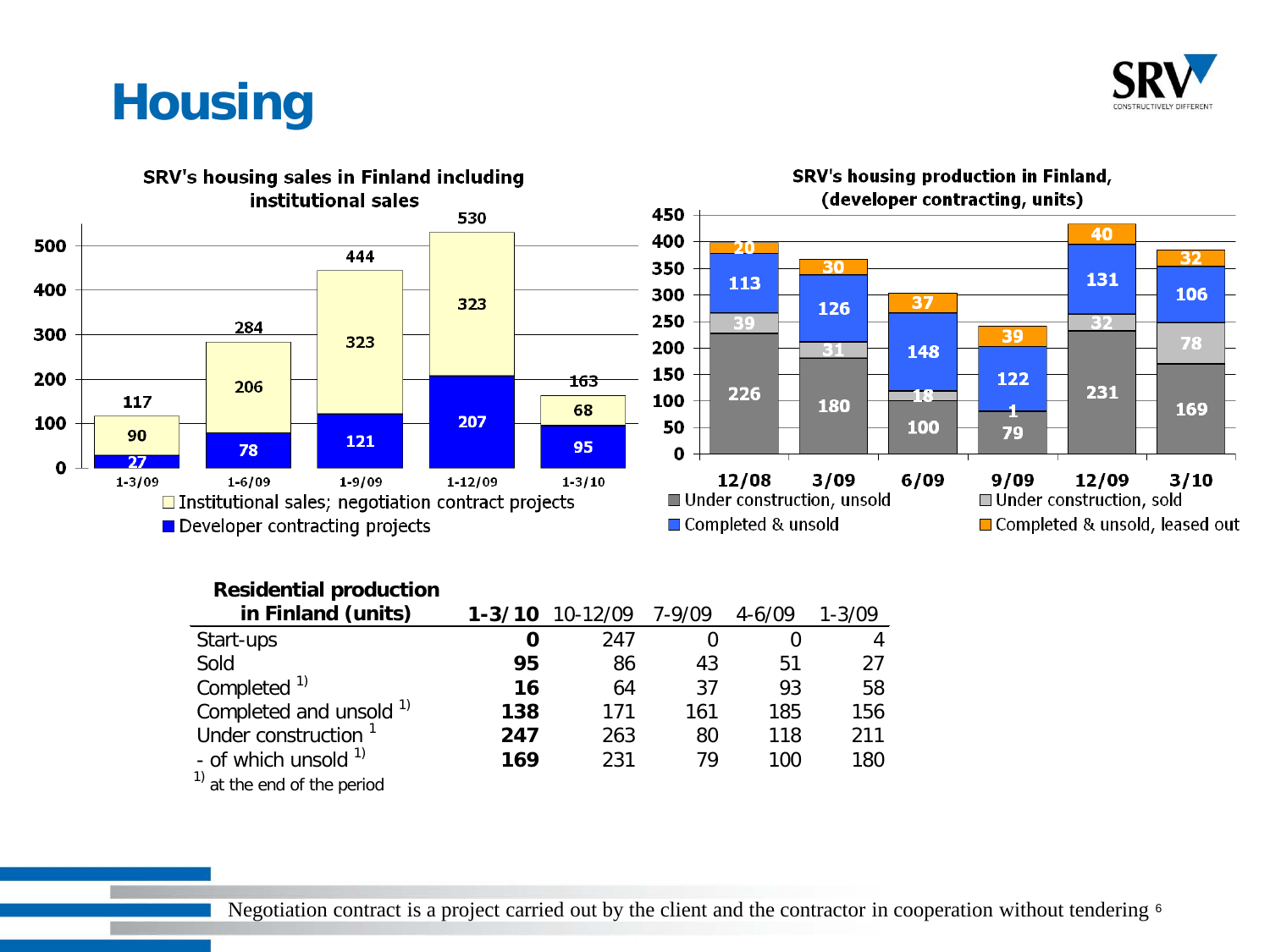#### **International**



|                               | $1 - 3$<br>2010 | $1 - 3$<br>2009 | Change<br>$1 - 310$ vs<br>$1 - 309$ | $1 - 12/$<br>2009 |
|-------------------------------|-----------------|-----------------|-------------------------------------|-------------------|
| <b>Revenue, MEUR</b>          | 2.0             | 5.6             | $-3.6$                              | 24.0              |
| <b>Operating profit. MEUR</b> | $-3.9$          | $-2.5$          | $-1.4$                              | $-7.7$            |
| Operating profit. %           |                 |                 |                                     |                   |
| Order backlog                 | 24.0            | 31.5            | $-7.5$                              | 24 G              |

**2.0 0 1 2 3 4 5 6 7 8 Q1 09 Q2 09 Q3 09 Q4 09 Q1 10**

**MEUR**

**International Revenue**

- Revenue declined and operating loss grew
	- smaller number of projects under construction
- Development of SRV's own projects in Russia continued
	- financial and economic crisis has delayed start-up of own development projects
- Joint stock company shareholder agreement relating to the Baltic Pearl shopping centre project was signed in March
- The Russian market is very interesting
	- need for construction unchanged
	- SRV's versatile partnership network creates possibilities to utilise the market growth



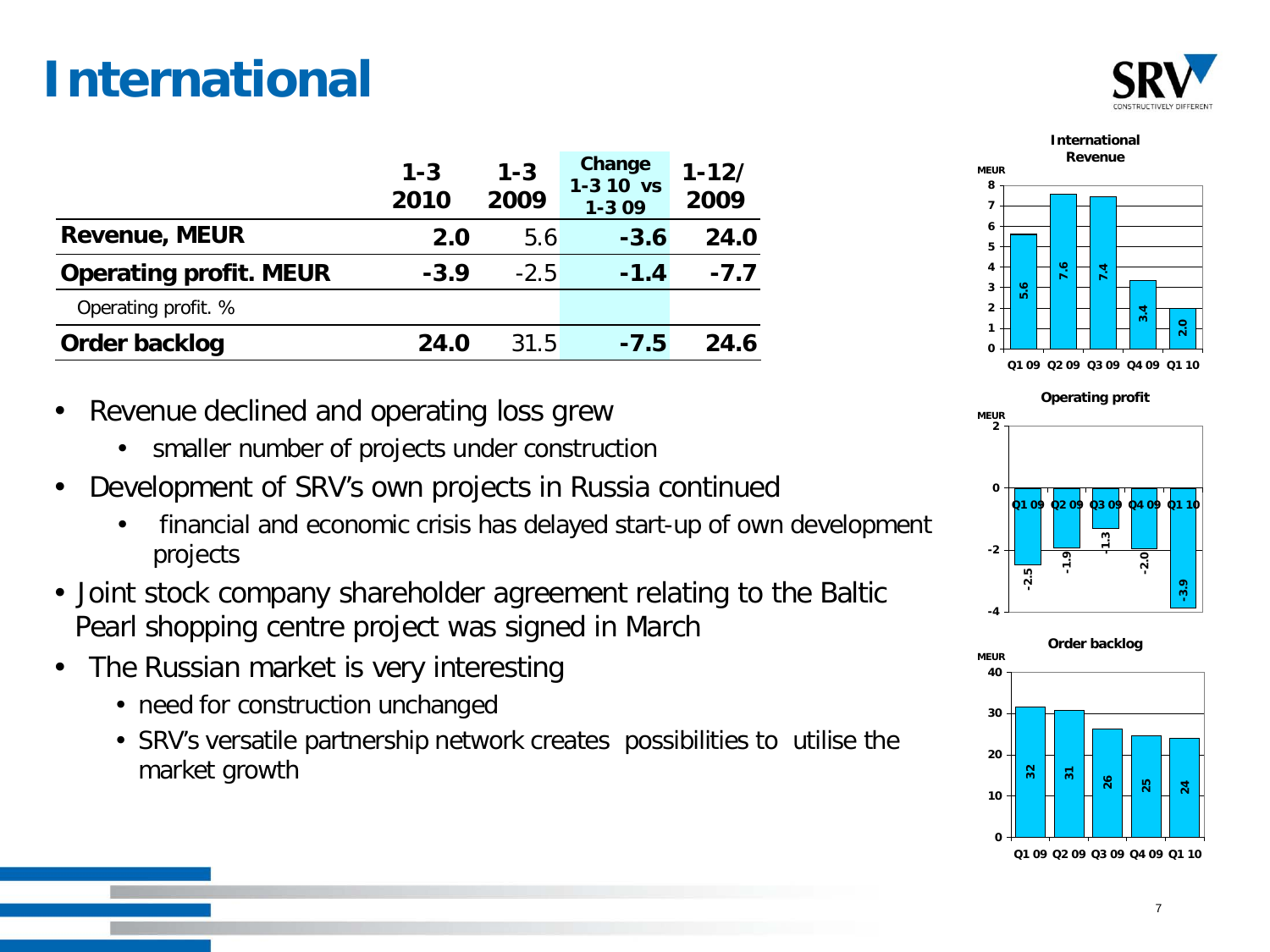#### **Baltic Pearl –shopping centre project**





- Joint stock company shareholder agreement relating to the **Baltic Pearl shopping centre project** was signed with Shanghai Industrial Investment Company on 22 March 2010.
	- the aim is to build a 140,000 m2 shopping centre as part of the Baltic Pearl project to be built in St. Petersburg
	- SRV will act as the project management contractor
	- the shopping centre will be built in two phases, the scope of the first phase is around 50,000 m2
	- construction will start when the financing for the project has been secured
	- investment value for the whole project is around EUR 170 million
- Baltic Pearl project is the biggest foreign investment project carried out by the Chinese government
	- development area of 205 hectares includes infrastructure, hospitals, schools
	- residential area for 35,000 dwellers, around 1,000,000  $m^2$  residential and around 600,000 m2 commercial premises
	- investor SOUI, whose shareholders are 7 companies from Shanghai, incl. SIIC (Shanghai Industrial Investment Company)
	- SOUI has invested USD 500 million in the project
	- around 1,000 residential units completed as well as an office block, moreover around 1,000 residential units under construction

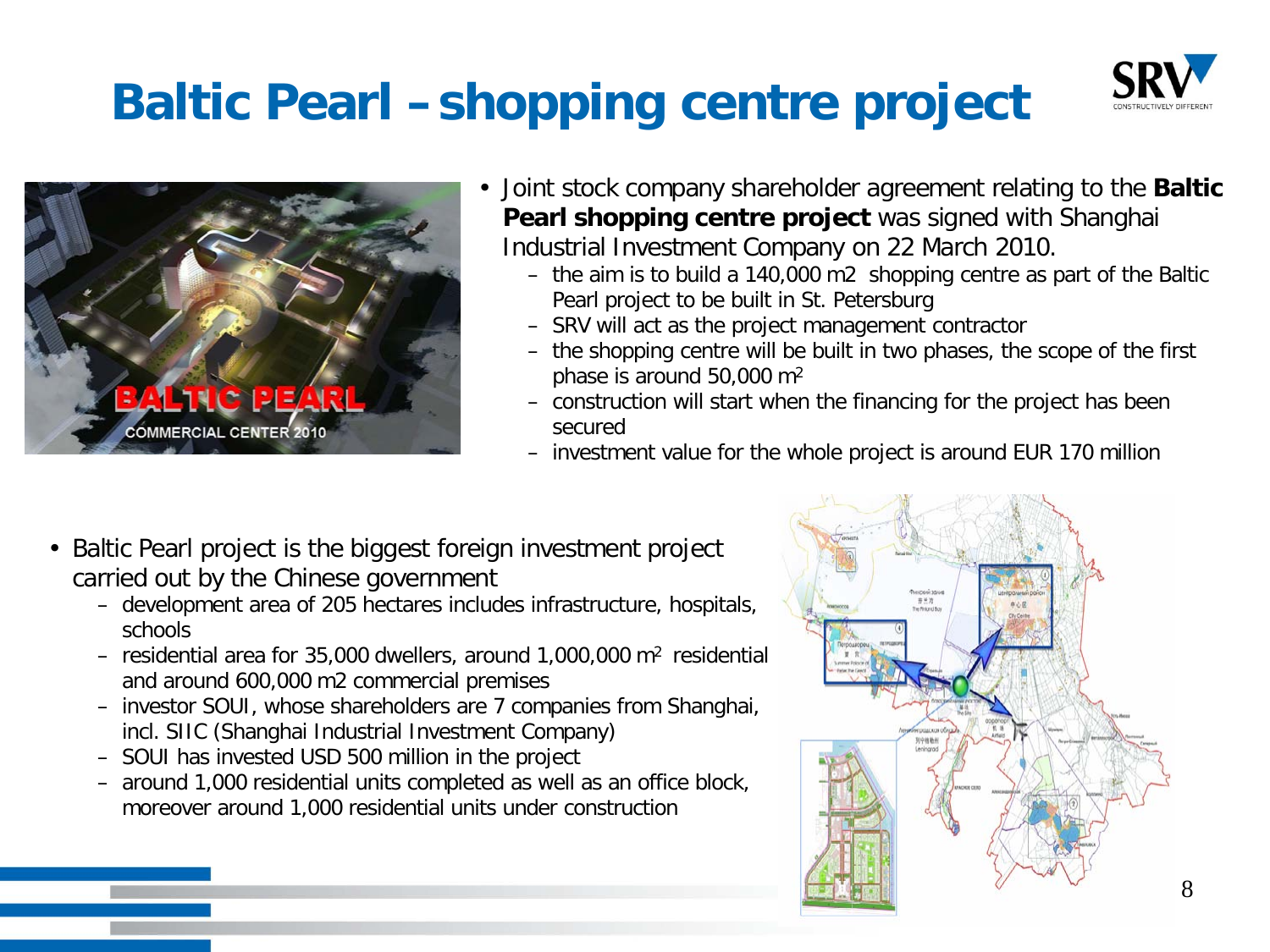# **VTB fund cooperation and Septem City**





- **VTB fund** invests mainly on construction of office, retail and hotel projects as well as upscale housing in Moscow and St. Petersburg
	- SRV's share of the investment commitments in the first phase EUR 20 million. The fund's target is at least EUR 300 million.
	- SRV acts as an investor and project management contractor and expects to receive at least EUR 200 million worth of construction contracts.
- **Septem City** is SRV's biggest development project
	- the Urban Planning and Architectural Committee of St. Petersburg approved the project's concept in January 2010
	- some 600 000  $m<sup>2</sup>$  of retail, office and hotel premises will be built on an area of 8.5 hectares
	- the project will be implemented in several phases, the planned scope of the first phase is 100,000 m2



9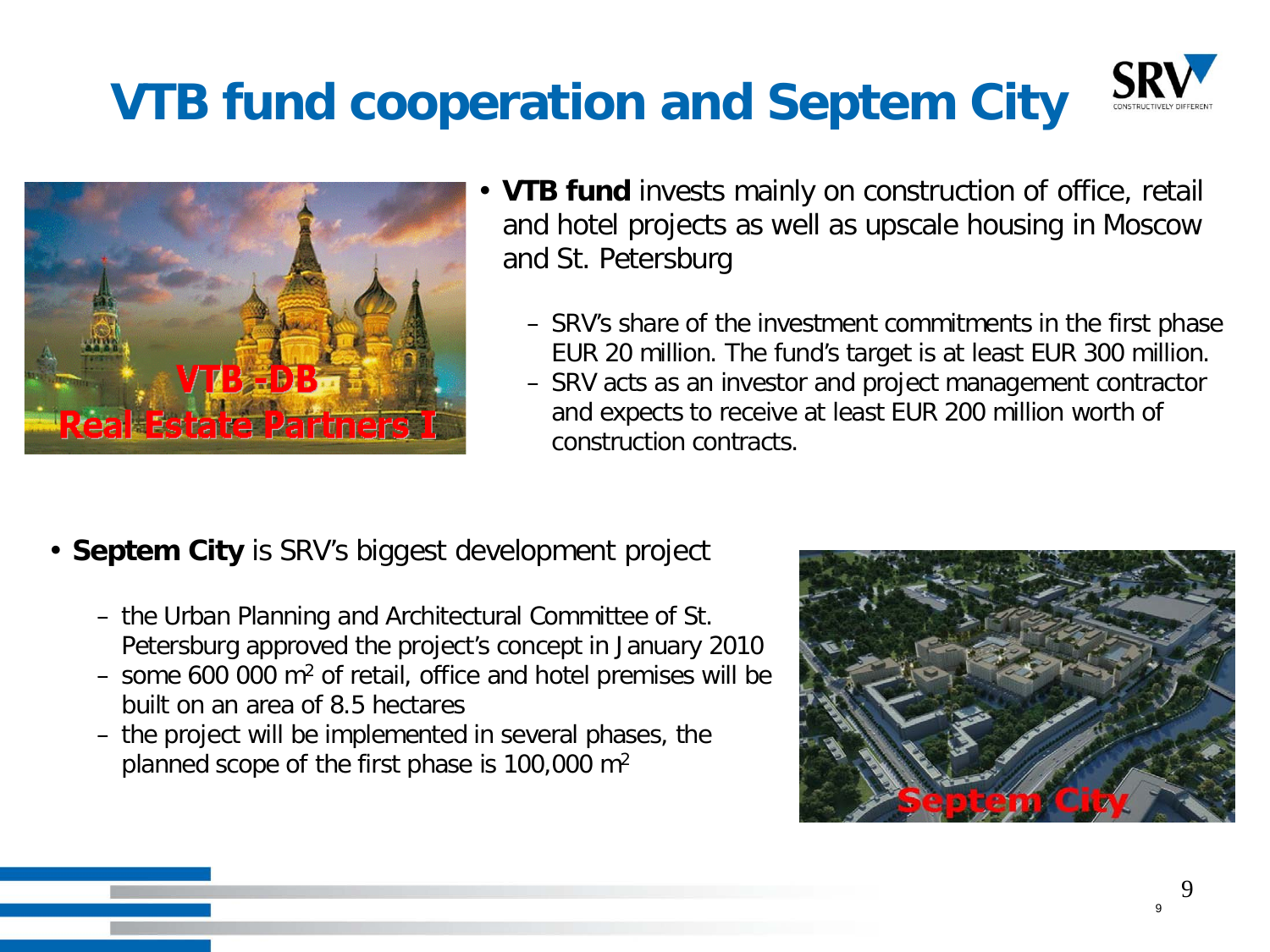#### **SRV Group**



|                                  | $1 - 3$<br>2010 | $1 - 3$<br>2009 | Change<br>$1 - 310$ vs<br>$1 - 309$ | $1 - 12$<br>2009 |
|----------------------------------|-----------------|-----------------|-------------------------------------|------------------|
| <b>Revenue, MEUR</b>             | 95.0            | 87.0            | $+8.0$                              | 390.5            |
| <b>Operating profit, MEUR</b>    | 1.6             | 1.9             | $-0.3$                              | 9.9              |
| Operating profit, %              | 1.6%            | 2.2%            |                                     | 2.5%             |
| Financial income and exp., MEUR  | $-1.4$          | $-1.5$          | $+0.1$                              | $-4.2$           |
| <b>Profit before taxes, MEUR</b> | 0.2             | 0.4             | $-0.2$                              | 5.8              |
| Order backlog, MEUR              | 530.0           | 453.9           | $+76.1$                             | 480.6            |
| <b>New agreements, MEUR</b>      | 140.6           | 91.3            | $+49.3$                             | 396.1            |
| EPS, eur                         | $-0.01$         | 0.00            | $-0.01$                             | 0.06             |
| Equity ratio, %                  | 37.0            | 40.9            |                                     | 41.3             |

- Order backlog grew by 15.6%
	- sold portion of order backlog continued to grow
	- volume of new agreements grew
- Revenue grew
	- decline in operating profit due to losses in InternationalMEUR operations **500**
- Development of developer contracting projects continued
- Residential start-ups in Finland carried on
- Equity ratio and financing position enable utilisation of market possibilities







**Q1 09 Q2 09 Q3 09 Q4 09 Q1 10**

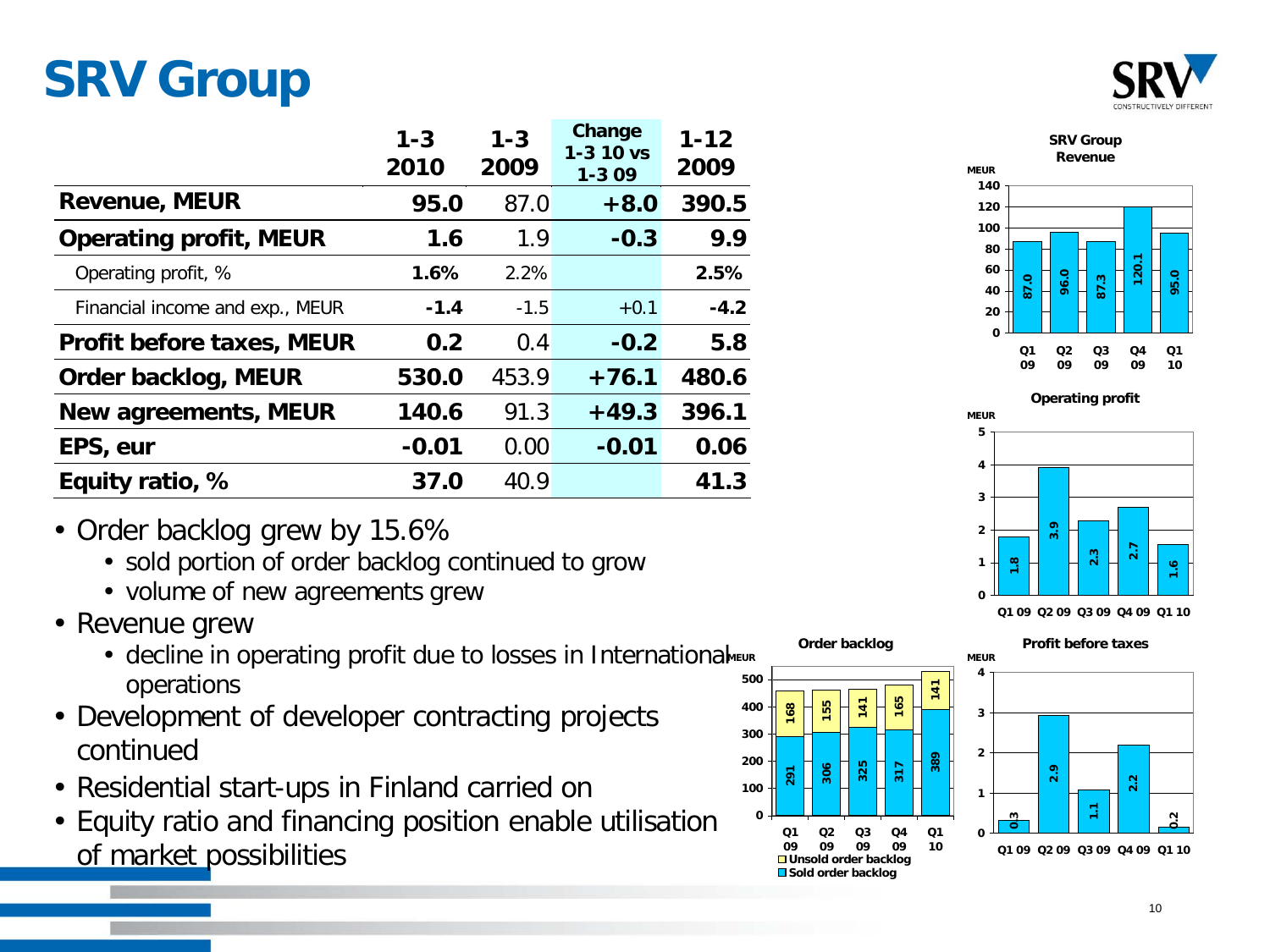

#### **Order backlog**

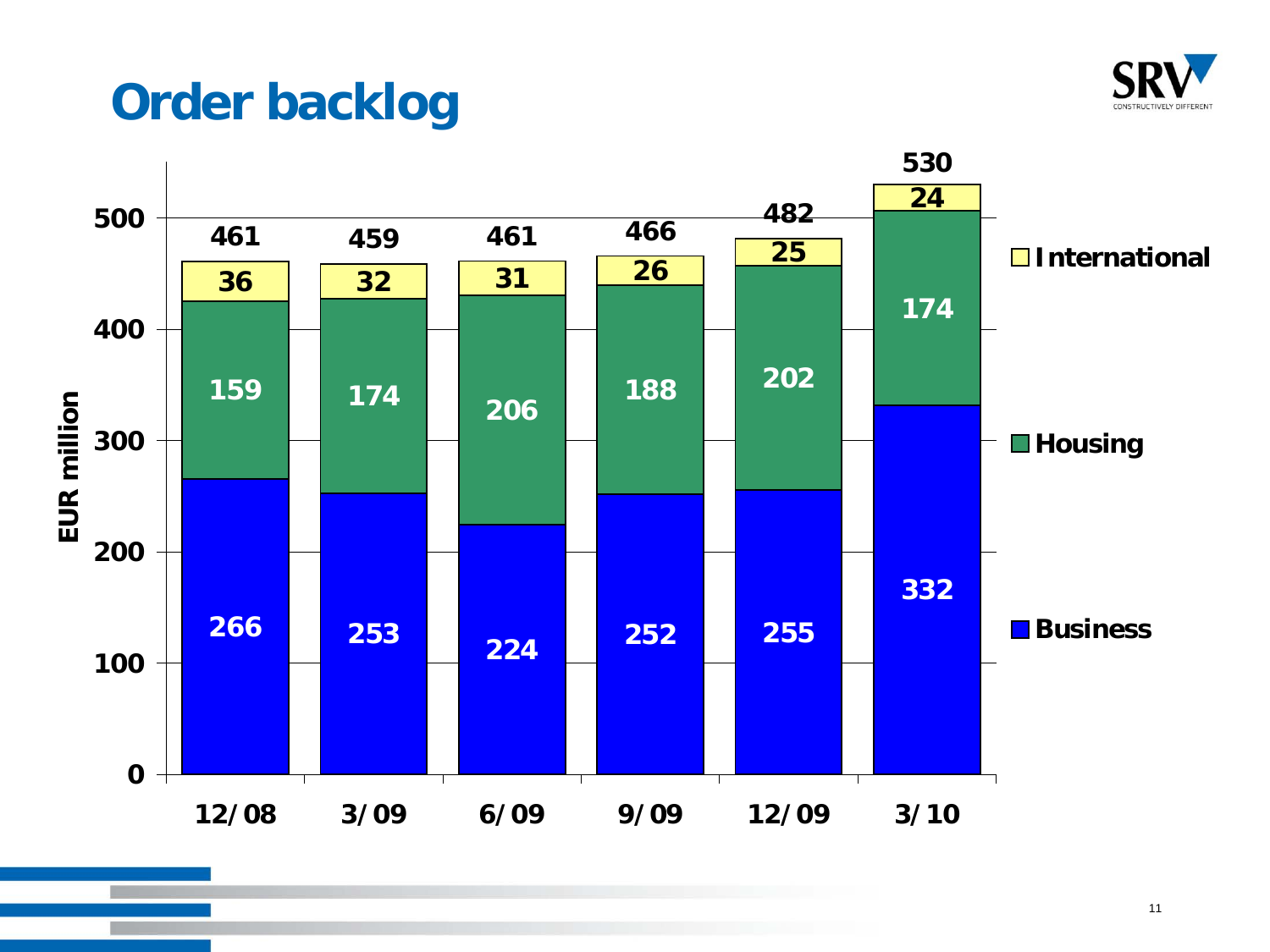#### **Competitive edge**



# Project development 43 Project management implementation

# SRV Approach

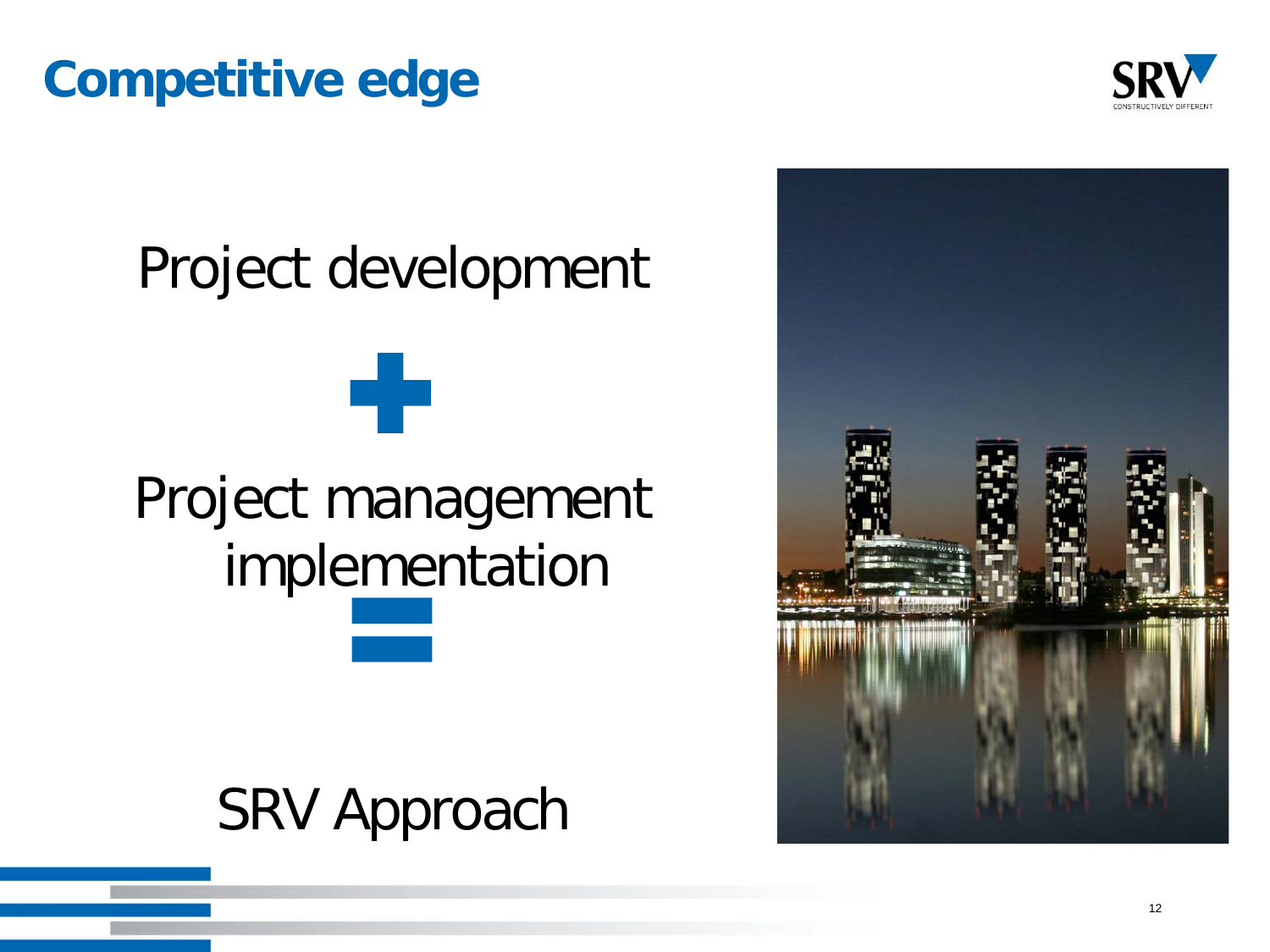#### **Versatile business portfolio**



Project Development Project Development

| <b>Business</b><br><b>Premises</b> | • Retail<br>• Offices and hotels<br>• Logistics centres |  |
|------------------------------------|---------------------------------------------------------|--|
| <b>Housing</b>                     | • City apartments<br>• Terraced houses                  |  |
| Inter-<br>national                 | • Retail<br>• Offices and hotels<br>• Logistics centres |  |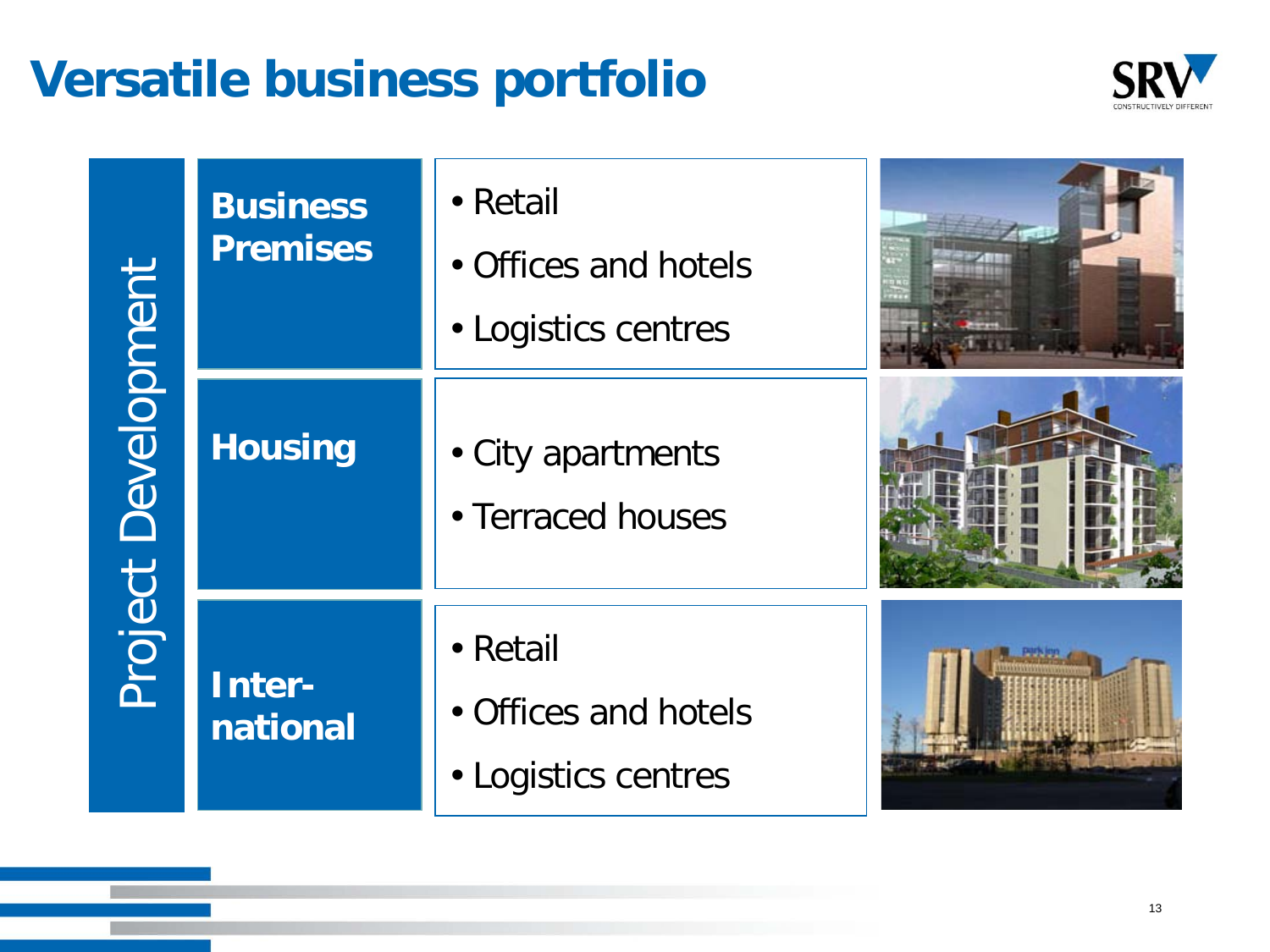#### **SRV's blueprints**



#### Logistics **Contract Contract Contract Contract Contract Contract Contract Contract Contract Contract Contract Contract Contract Contract Contract Contract Contract Contract Contract Contract Contract Contract Contract Cont**

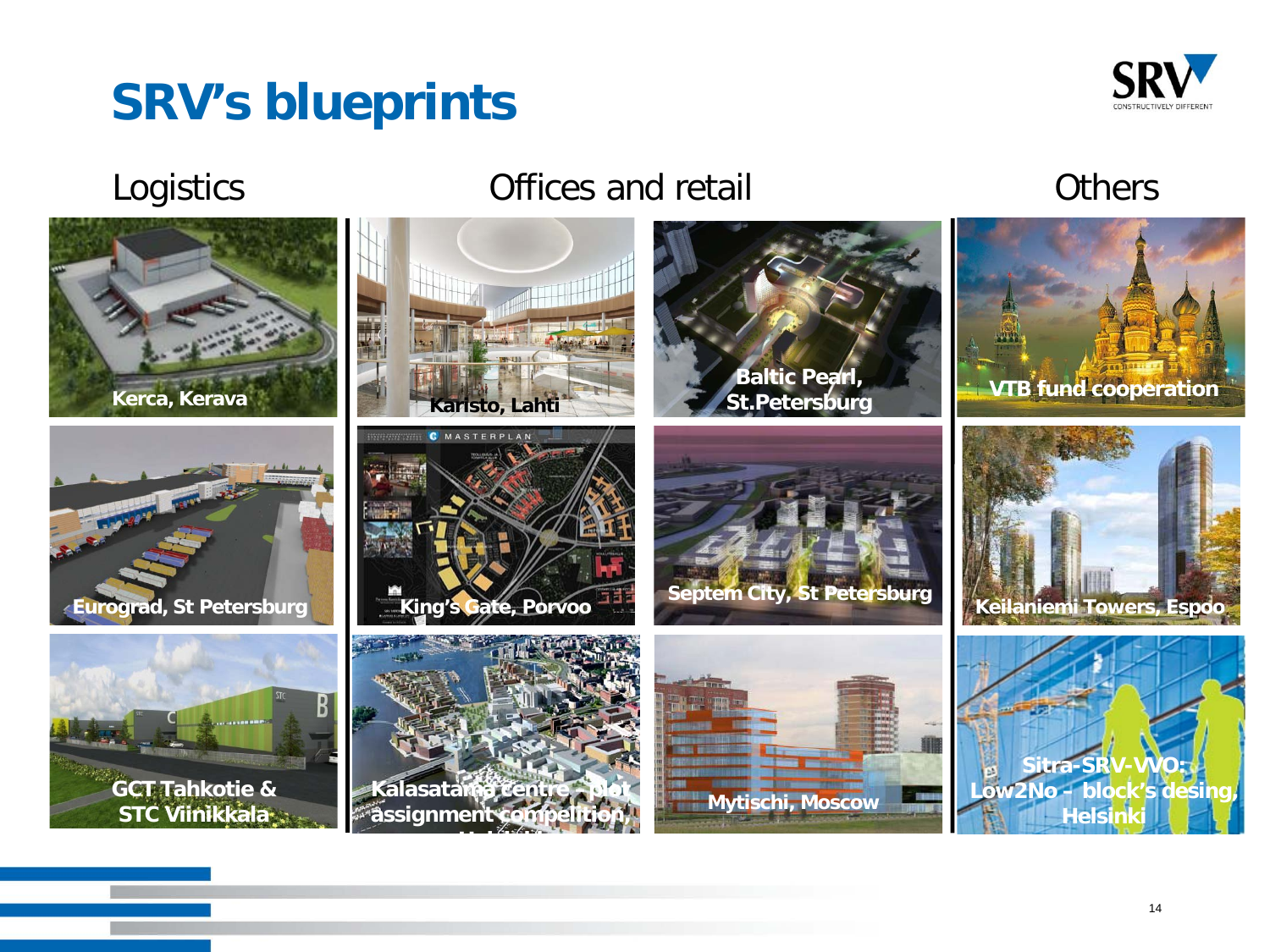



SRV changes the previous outlook for 2010 due to the postponement of startups of projects in Russia.

Revenue in 2010 is expected to exceed the previous year's level and profit before taxes is expected to be positive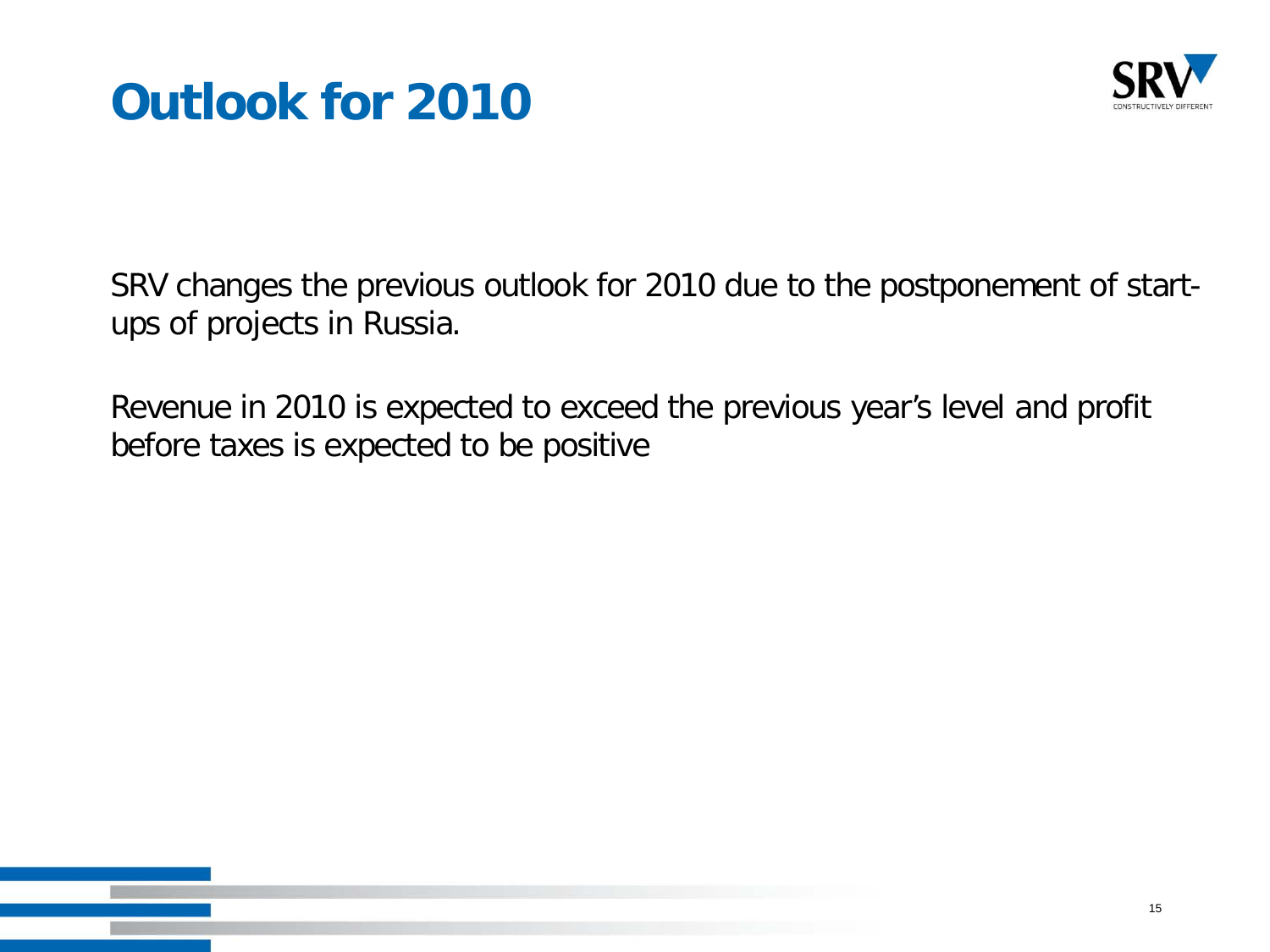

#### **SRV Interim Report January – March 2010 Appendices**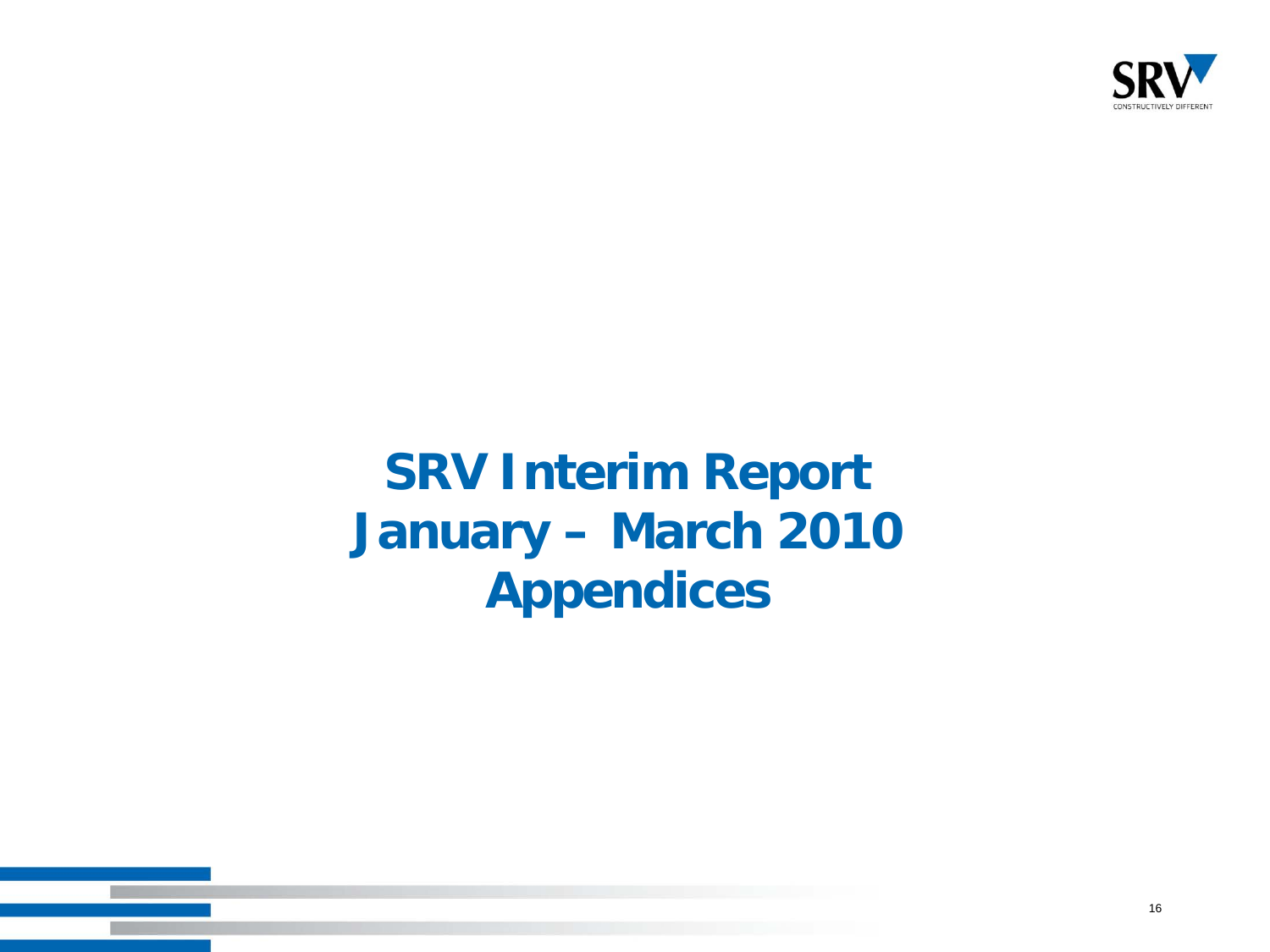

#### **Group key figures**

| <b>Group key figures</b>             | <b>IFRS</b> | <b>IFRS</b> |             |         | <b>IFRS</b> |
|--------------------------------------|-------------|-------------|-------------|---------|-------------|
|                                      | $1 - 3/$    | $1 - 3/$    | change,     | change, | $1 - 12/$   |
| (EUR million)                        | 2010        | 2009        | <b>MEUR</b> | %       | 2009        |
| Revenue                              | 95.0        | 87.0        | 8.0         | 9.1     | 390.5       |
| Operating profit                     | 1.6         | 1.8         | $-0.2$      | $-12.9$ | 10.7        |
| Financial income and expenses, total | $-1.4$      | $-1.5$      | 0.1         |         | $-4.2$      |
| Profit before taxes                  | 0.2         | 0.3         | $-0.2$      | $-49.4$ | 6.5         |
| Order backlog                        | 530.0       | 458.5       | 71.5        | 15.6    | 481.6       |
| New agreements                       | 140.6       | 91.3        | 49.3        | 53.9    | 396.1       |
| Operating profit, %                  | 1.6         | 2.1         |             |         | 2.7         |
| Net profit, %                        | $-0.7$      | $-0.1$      |             |         | 0.7         |
| Equity ratio, %                      | 37.0        | 40.5        |             |         | 41.3        |
| Net interest bearing debt            | 199.8       | 172.6       |             |         | 179.9       |
| Net gearing ratio, %                 | 132.3       | 107.1       |             |         | 109.8       |
| Return on investment, $% ^{1}$       | 2.5         | 2.8         |             |         | 4.9         |
| Return on equity, $% ^{1}$           | $-1.7$      | $-0.2$      |             |         | 1.8         |
| Earnings per share, EUR              | $-0.01$     | 0.00        |             |         | 0.08        |
| Equity per share, EUR                | 4.36        | 4.40        |             |         | 4.48        |
| Weighted average number of shares    |             |             |             |         |             |
| outstanding                          | 34.0        | 36.2        |             | $-6.2$  | 36.0        |

1) In calculating the key ratio only the profit for the period has been annualised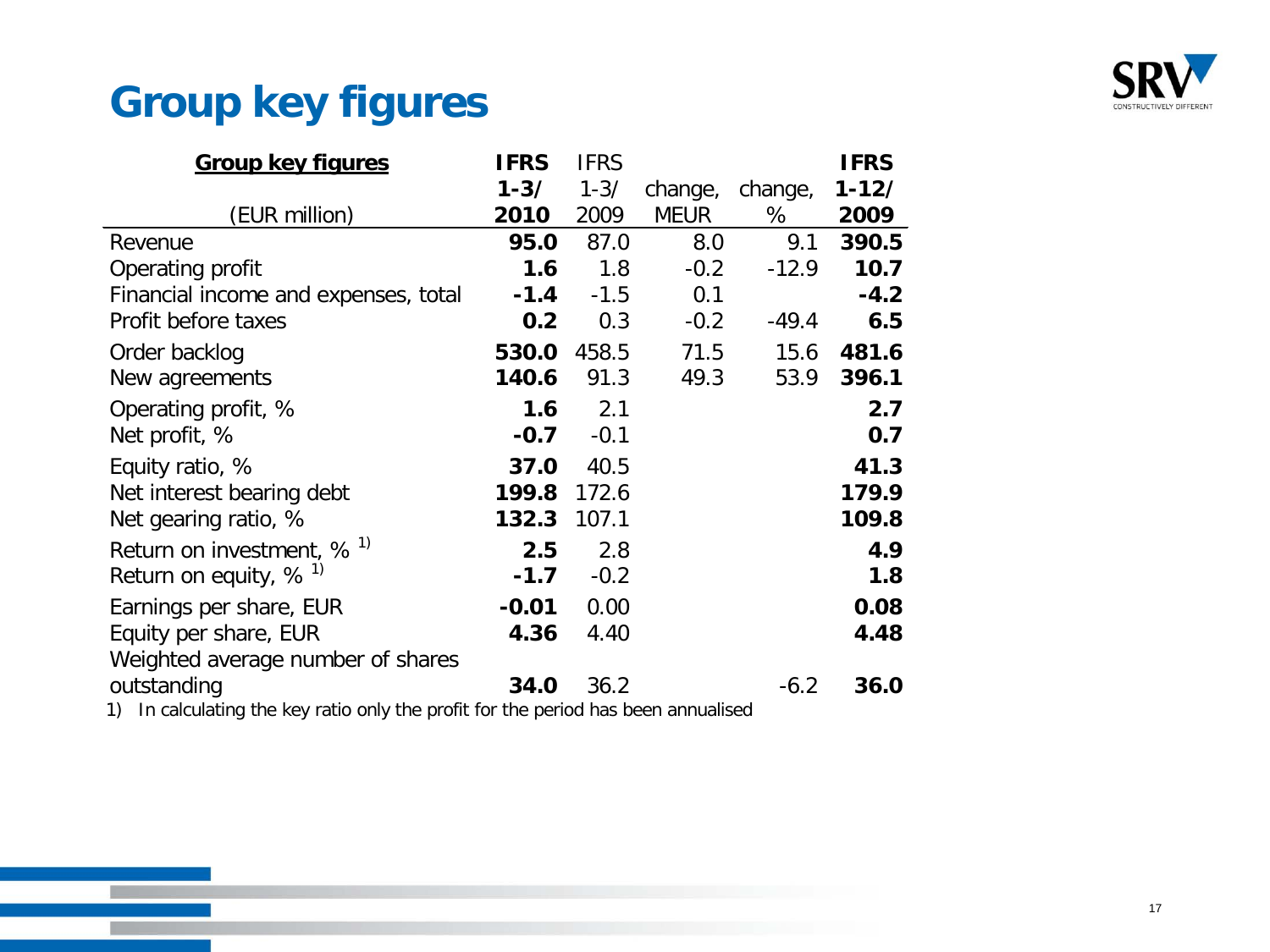#### **Key figures (1)**



|                                                                            |                    | <b>IFRS</b> | <b>IFRS</b> | <b>IFRS</b> |
|----------------------------------------------------------------------------|--------------------|-------------|-------------|-------------|
|                                                                            |                    | $1 - 3/$    | $1 - 3/$    | $1 - 12/$   |
|                                                                            |                    | 2010        | 2009        | 2009        |
| Revenue                                                                    | <b>EUR million</b> | 95.0        | 87.0        | 390.5       |
| Operating profit                                                           | <b>EUR million</b> | 1.6         | 1.8         | 10.7        |
| Operating profit, % of revenue                                             | %                  | 1.6         | 2.1         | 2.7         |
| Profit before taxes                                                        | <b>EUR million</b> | 0.2         | 0.3         | 6.5         |
| Profit before taxes, % of revenue                                          | %                  | 0.2         | 0.4         | 1.7         |
| Net profit attributable to equity holders of                               |                    |             |             |             |
| the parent company                                                         | <b>EUR million</b> | $-0.4$      | 0.0         | 2.9         |
| Return on equity $1$                                                       | %                  | $-1.7$      | $-0.2$      | 1.8         |
| Return on investment <sup>1)</sup>                                         | %                  | 2.5         | 2.8         | 4.9         |
| Invested capital                                                           | <b>EUR million</b> | 357.5       | 342.3       | 349.0       |
| Equity ratio                                                               | %                  | 37.0        | 40.5        | 41.3        |
| Net interest-bearing debt                                                  | <b>EUR million</b> | 199.8       | 172.6       | 179.9       |
| Net gearing ratio                                                          | %                  | 132.3       | 107.1       | 109.8       |
| Order backlog                                                              | <b>EUR million</b> | 530.0       | 458.5       | 481.6       |
| New agreements                                                             | <b>EUR million</b> | 140.6       | 91.3        | 396.1       |
| Personnel on average                                                       |                    | 773         | 815         | 776         |
| Property, plant and equipment investments<br>Property, plant and equipment | <b>EUR million</b> | 0.5         | 0.1         | 3.7         |
| investments, % of revenue                                                  | %                  | 0.5         | 0.1         | 0.9         |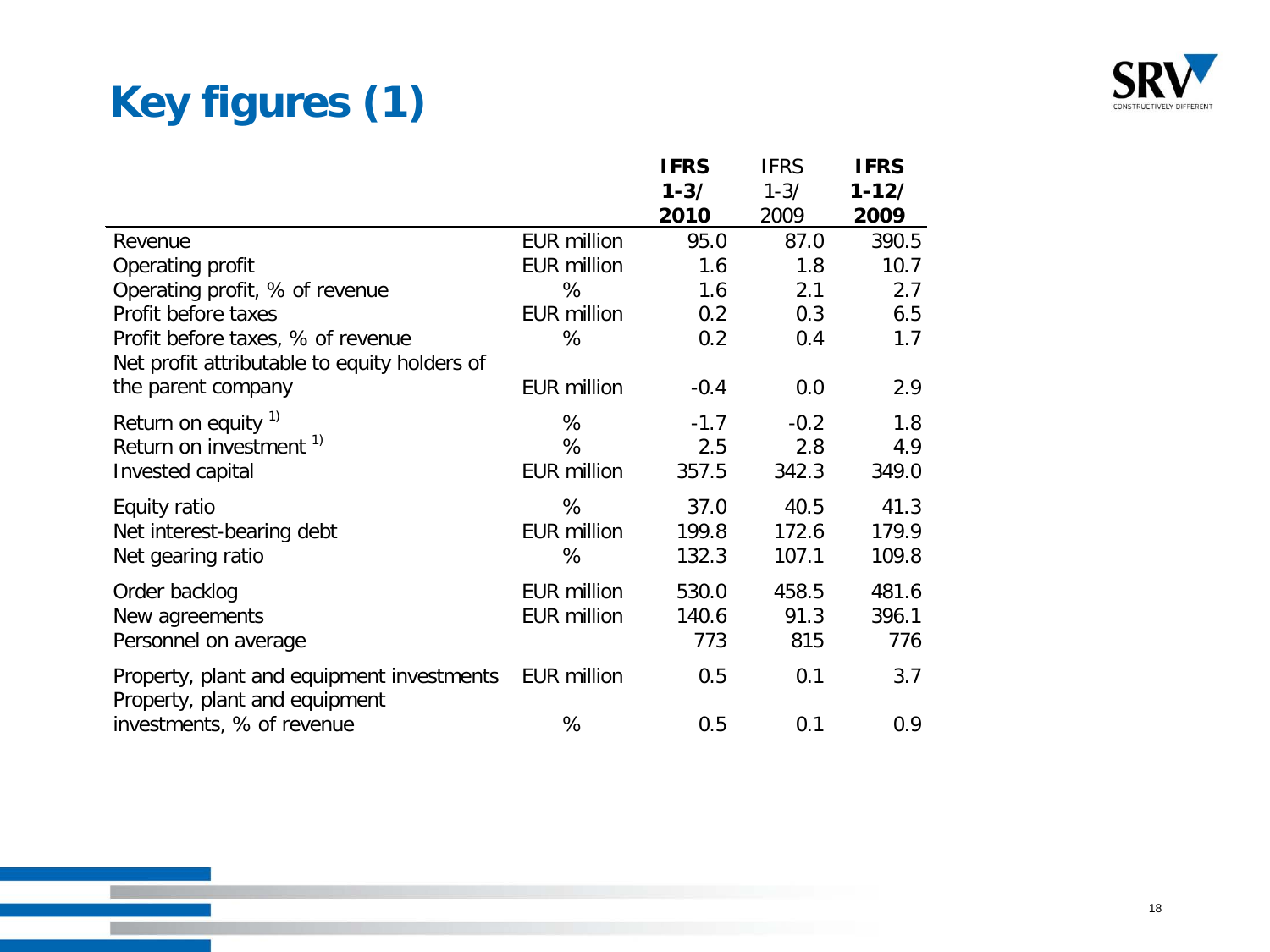#### **Key figures (2)**



|                                          |                    | <b>IFRS</b> | <b>IFRS</b> | <b>IFRS</b> |
|------------------------------------------|--------------------|-------------|-------------|-------------|
|                                          |                    | $1 - 3/$    | $1 - 3/$    | $1 - 12/$   |
|                                          |                    | 2010        | 2009        | 2009        |
| Earnings per share, share issue adjusted | <b>EUR</b>         | $-0.01$     | 0.00        | 0.08        |
| Equity per share, share issue adjusted   | <b>EUR</b>         | 4.36        | 4.40        | 4.48        |
| Dividend per share, share issue adjusted | <b>EUR</b>         | 0.12        | 0.12        | 0.12        |
| Dividend payout ratio                    | %                  |             |             | 150.0       |
| Dividend yield                           | %                  | 1.9         | 4.0         | 2.0         |
| Price per earnings ratio                 |                    |             |             | 73.6        |
| Share price development                  |                    |             |             |             |
| Share price at the end of the period     | <b>EUR</b>         | 6.41        | 3.00        | 5.89        |
| Average share price                      | <b>EUR</b>         | 5.95        | 3.47        | 4.06        |
| Lowest share price                       | <b>EUR</b>         | 5.50        | 2.76        | 2.75        |
| Highest share price                      | <b>EUR</b>         | 6.55        | 4.79        | 5.97        |
| Market capitalisation at the end of the  |                    |             |             |             |
| period                                   | <b>EUR million</b> | 216.9       | 108.6       | 210.7       |
| Trading volume                           | 1,000              | 5837        | 2 0 5 0     | 8 3 0 9     |
| Trading volume                           | %                  | 17.2        | 5.7         | 23.1        |
| Weighted average number of shares        |                    |             |             |             |
| outstanding                              | 1,000              | 33 964      | 36 202      | 35 999      |
| Number of shares outstanding at the end  |                    |             |             |             |
| of the period                            | 1,000              | 33 843      | 36 197      | 35 768      |

1) In calculating the key ratio only the profit for the period has been annualised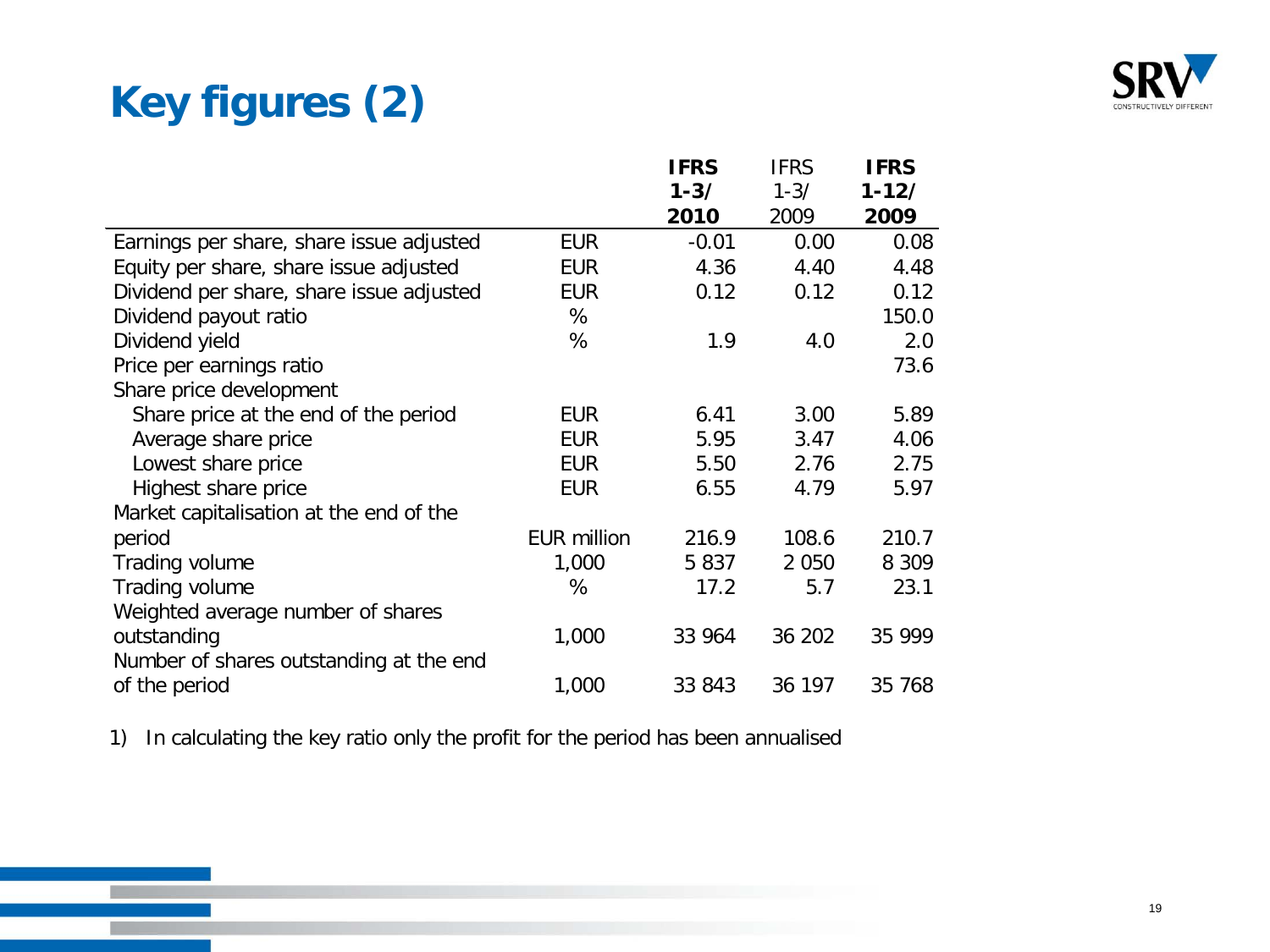

#### **Consolidated income statement**

| <b>Consolidated income</b>                   | <b>IFRS</b> | <b>IFRS</b> |             |         | <b>IFRS</b> |
|----------------------------------------------|-------------|-------------|-------------|---------|-------------|
| statement                                    | $1 - 3/$    | $1 - 3/$    | change,     | change, | $1 - 12/$   |
| (EUR million)                                | 2010        | 2009        | <b>MEUR</b> | %       | 2009        |
| Revenue                                      | 95.0        | 87.0        | 8.0         | 9.1     | 390.5       |
| Other operating income                       | 0.8         | 0.5         | 0.3         | 65.0    | 2.6         |
| Change in inventories of finished goods and  |             |             |             |         |             |
| work in progress                             | 10.8        | 6.7         | 4.1         | 61.1    | $-10.3$     |
| Use of materials and services                | $-89.7$     | $-77.1$     | $-12.7$     | 16.5    | $-313.5$    |
| Employee benefit expenses                    | $-11.7$     | $-11.6$     | $-0.2$      | 1.3     | $-44.5$     |
| Depreciation and impairments                 | $-0.8$      | $-0.9$      | 0.1         | $-9.1$  | $-3.7$      |
| Other operating expenses                     | $-2.7$      | $-2.9$      | 0.2         | $-5.3$  | $-10.4$     |
| <b>Operating profit</b>                      | 1.6         | 1.8         | $-0.2$      | $-12.9$ | 10.7        |
| Financial income                             | 0.6         | 0.7         | $-0.1$      | $-9.1$  | 6.0         |
| <b>Financial expenses</b>                    | $-2.0$      | $-2.2$      | 0.1         | -6.4    | $-10.2$     |
| Financial income and expenses, total         | $-1.4$      | $-1.5$      |             |         | $-4.2$      |
| <b>Profit before taxes</b>                   | 0.2         | 0.3         | $-0.2$      | $-49.4$ | 6.5         |
| Income taxes                                 | $-0.8$      | $-0.4$      | $-0.4$      | 111.8   | $-3.6$      |
| Net profit for the period                    | $-0.7$      | $-0.1$      | $-0.6$      | 871.9   | 2.9         |
| <b>Attributable to</b>                       |             |             |             |         |             |
| Equity holders of the parent company         | $-0.4$      | 0.0         |             |         | 2.9         |
| Minority interest                            | $-0.2$      | $-0.1$      |             |         | 0.0         |
| Earnings per share calculated on the profit  |             |             |             |         |             |
| attributable to equity holders of the parent |             |             |             |         |             |
| company (undiluted and diluted)              | $-0.01$     | 0.00        |             |         | 0.08        |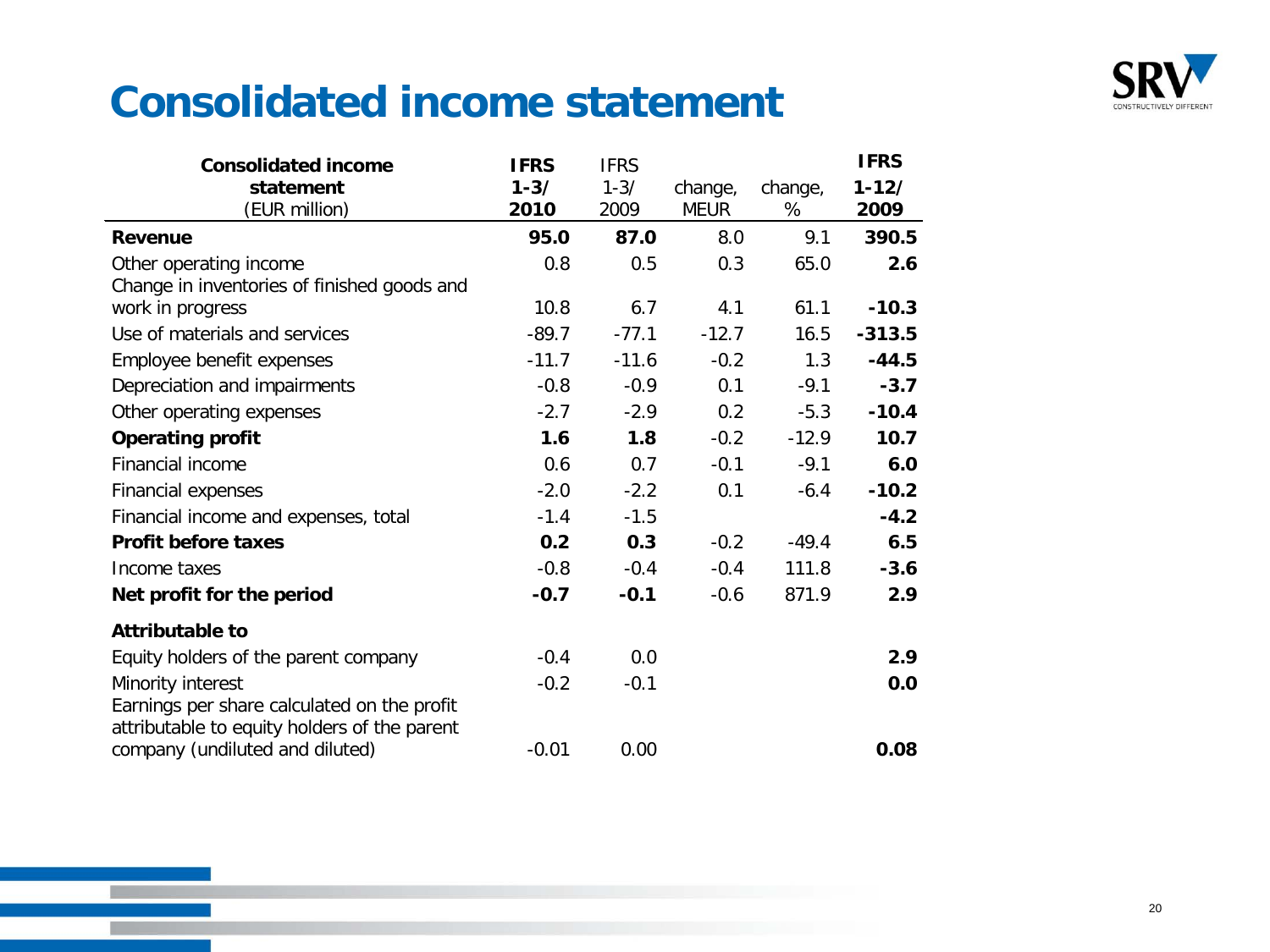#### **Consolidated statement of comprehensive income**



|                                                        | <b>IFRS</b> | <b>IFRS</b> | <b>IFRS</b> |
|--------------------------------------------------------|-------------|-------------|-------------|
| Statement of comprehensive income                      | $1 - 3/$    | $1 - 3/$    | $1 - 12/$   |
| (EUR million)                                          | 2010        | 2009        | 2009        |
| Net profit for the period                              | $-0.7$      | $-0.1$      | 2.9         |
| I tems recognised directly in equity:                  |             |             |             |
| Exchange differences on translating foreign operations | 0.0         | 0.0         | 0.0         |
| Available for sale financial assets                    | 0.0         | 0.0         | 0.0         |
| Net gain (loss) on cash flow hedges                    | 0.0         | 0.0         | 0.0         |
| Deferred tax                                           | 0.0         | 0.0         | 0.0         |
| Income (loss) recognised directly in equity net of tax | 0.0         | 0.0         | 0.0         |
| Total comprehensive income for the period              | $-0.7$      | $-0.1$      | 2.9         |
| Profit for the period attributable to:                 |             |             |             |
| Equity holders of the parent company                   | $-0.5$      | 0.0         | 2.9         |
| Minority interest                                      | $-0.2$      | $-0.1$      | 0.0         |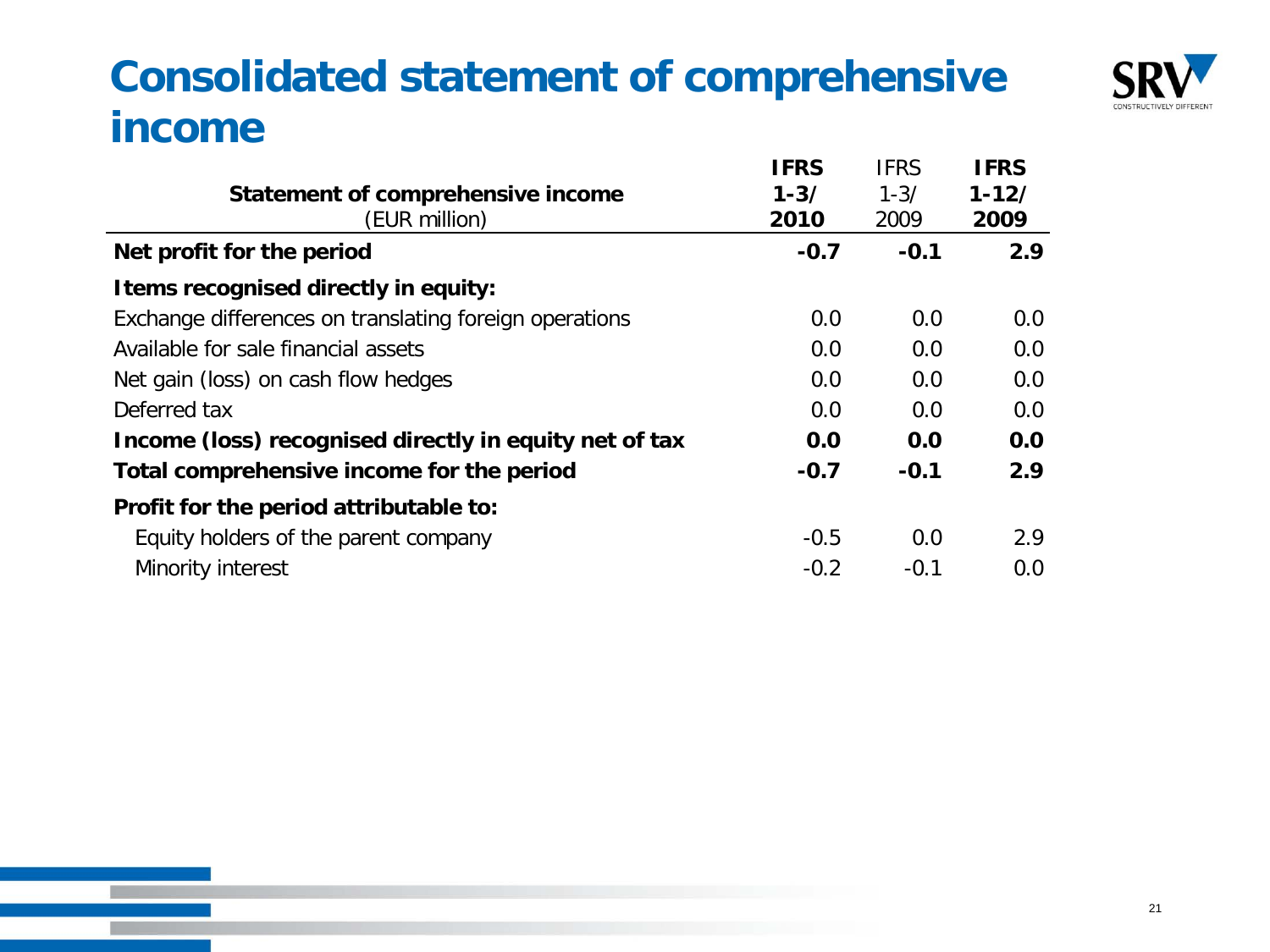

#### **Consolidated balance sheet: Assets**

| <b>Consolidated balance sheet</b> | <b>IFRS</b> | <b>IFRS</b> | change. | <b>IFRS</b> |
|-----------------------------------|-------------|-------------|---------|-------------|
| (EUR million)                     | 31.3.10     | 31.3.09     | %       | 31.12.09    |
| <b>ASSETS</b>                     |             |             |         |             |
| <b>Non-current assets</b>         |             |             |         |             |
| Property, plant and equipment     | 15.9        | 18.3        | $-12.8$ | 16.3        |
| Goodwill                          | 1.7         | 1.7         | 0.0     | 1.7         |
| Other intangible assets           | 0.4         | 0.5         | $-13.3$ | 0.5         |
| Other financial assets            | 4.8         | 4.3         | 12.5    | 4.8         |
| <b>Receivables</b>                | 17.2        | 7.3         | 135.2   | 16.2        |
| Deferred tax assets               | 4.6         | 1.9         | 144.7   | 2.3         |
| Non-current assets, total         | 44.7        | 34.0        | 31.6    | 41.7        |
| <b>Current assets</b>             |             |             |         |             |
| Inventories                       | 303.9       | 307.5       | $-1.2$  | 292.2       |
| Trade and other receivables       | 71.5        | 61.4        | 16.4    | 76.9        |
| Current tax receivables           | 3.2         | 5.7         | $-44.5$ | 1.9         |
| Cash and cash equivalents         | 6.6         | 8.6         | $-22.6$ | 5.2         |
| Current assets, total             | 385.3       | 383.2       | 0.5     | 376.2       |
| <b>ASSETS, TOTAL</b>              | 430.0       | 417.2       | 3.1     | 418.0       |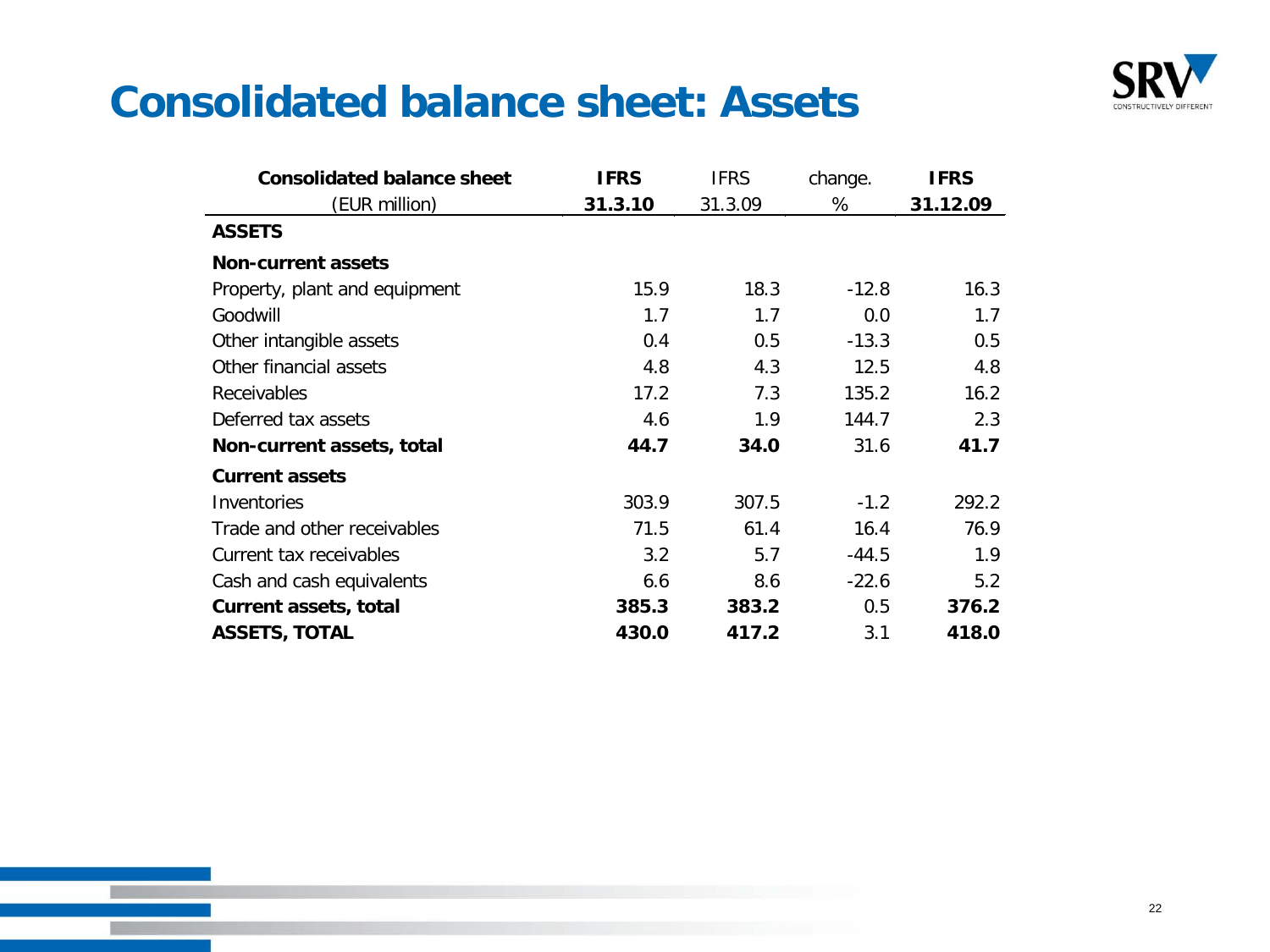#### **Consolidated balance sheet: Equity and liabilities**



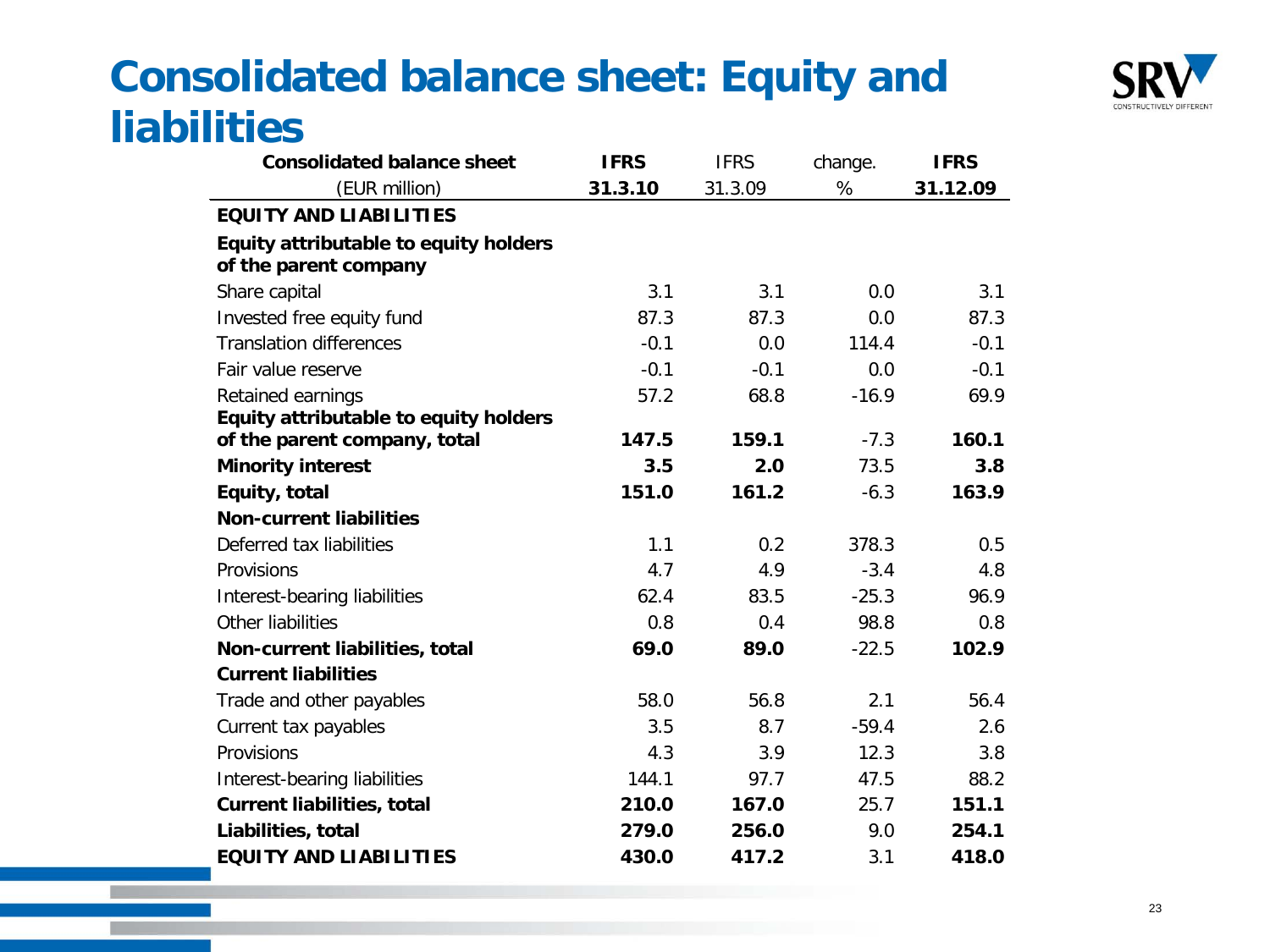#### **Changes in Group equity 1-3/2010**



|                                                               |                  |                             |                                          | Equity attributable to               |                          |                           |        |                      |                 |
|---------------------------------------------------------------|------------------|-----------------------------|------------------------------------------|--------------------------------------|--------------------------|---------------------------|--------|----------------------|-----------------|
|                                                               |                  |                             | the equity holders of the parent company |                                      |                          |                           |        |                      |                 |
| <b>IFRS</b><br>(EUR million)                                  | Share<br>capital | Share<br>premium<br>reserve | Invested<br>free<br>equity<br>fund       | Trans-<br>lation<br>differ-<br>ences | Fair<br>value<br>reserve | Retai-<br>ned<br>earnings | Total  | Minority<br>interest | Total<br>equity |
| <b>Equity on 1.1.2010</b>                                     | 3.1              | 0.0                         | 87.3                                     | $-0.1$                               | $-0.1$                   | 69.9                      | 160.1  | 3.8                  | 163.9           |
| <b>Total income and</b><br>expenses for the<br>financial year | 0.0              | 0.0                         | 0.0                                      | 0.0                                  | 0.0                      | $-0.5$                    | $-0.5$ |                      |                 |
| Dividends paid                                                |                  |                             |                                          |                                      |                          | $-4.1$                    | $-4.1$ |                      |                 |
| Share-based incentive<br>scheme                               |                  |                             |                                          |                                      |                          | 0.6                       | 0.6    |                      |                 |
| Purchase of treasury shares                                   |                  |                             |                                          |                                      |                          | $-8.5$                    | $-8.5$ |                      |                 |
| Other change                                                  |                  |                             |                                          |                                      |                          | $-0.2$                    | $-0.2$ |                      |                 |
| <b>Equity on 31.3.2010</b>                                    | 3.1              | 0.0                         | 87.3                                     | $-0.1$                               | $-0.1$                   | 57.2                      | 147.5  | 3.5                  | 151.0           |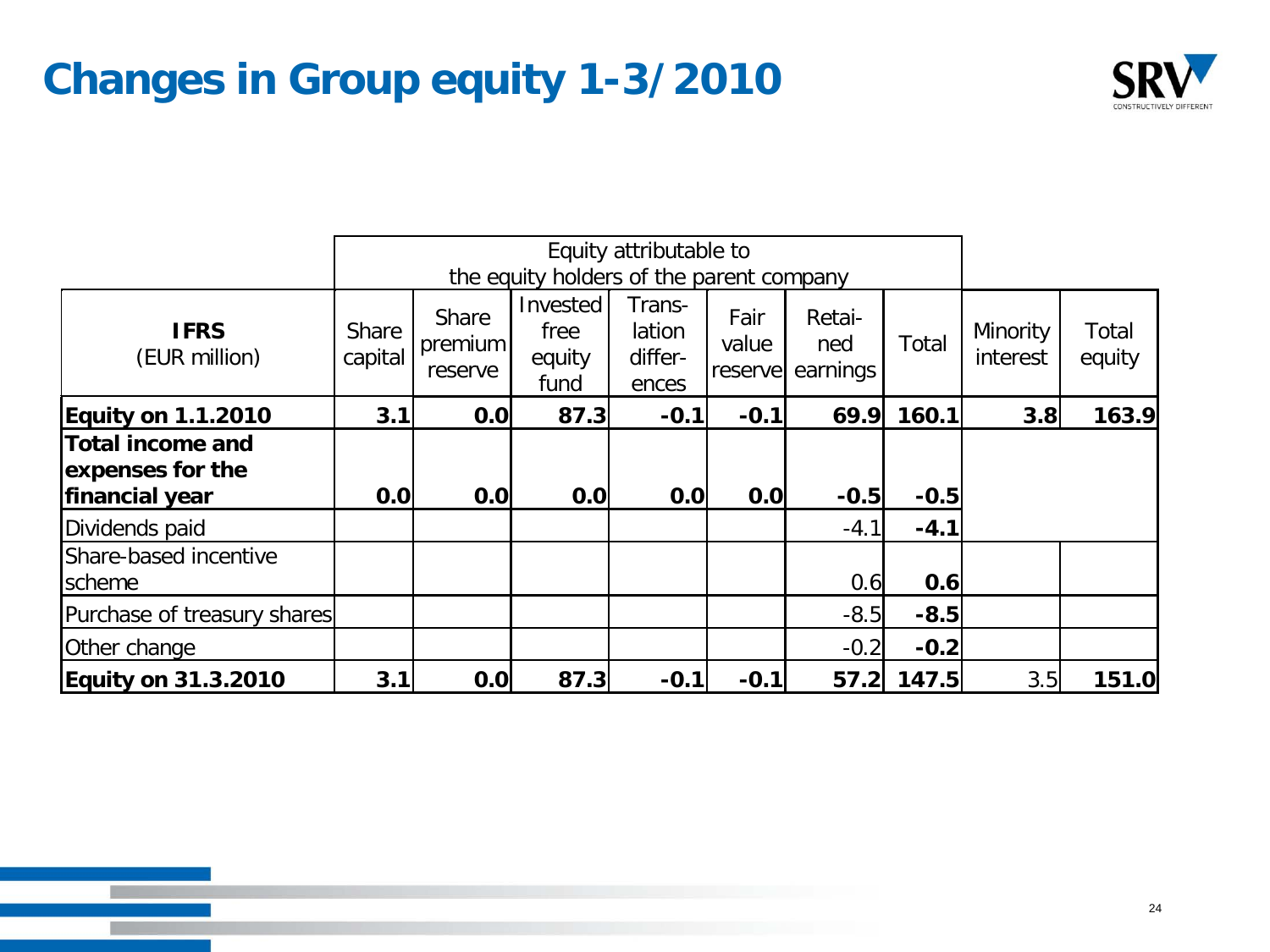#### **Inventories**

п



| <b>Inventories</b>                                | <b>IFRS</b> | <b>IFRS</b> | change. | <b>IFRS</b> |
|---------------------------------------------------|-------------|-------------|---------|-------------|
| (EUR million)                                     | 31.3.10     | 31.3.09     | %       | 31.12.09    |
| Raw materials and consumables                     | 0.1         | 0.0         | 416.9   | 0.0         |
| Work in progress                                  | 39.7        | 108.0       | $-63.3$ | 35.1        |
| Land areas and plot-owning companies              | 165.9       | 144.2       | 15.0    | 153.0       |
| Shares in completed housing corporations and real |             |             |         |             |
| estate companies                                  | 80.6        | 37.6        | 114.3   | 86.5        |
| Advance payments                                  | 3.6         | 3.5         | 2.7     | 3.6         |
| Other inventories                                 | 14.1        | 14.2        | $-0.5$  | 14.0        |
| Inventories, total                                | 303.9       | 307.5       | $-1.2$  | 292.2       |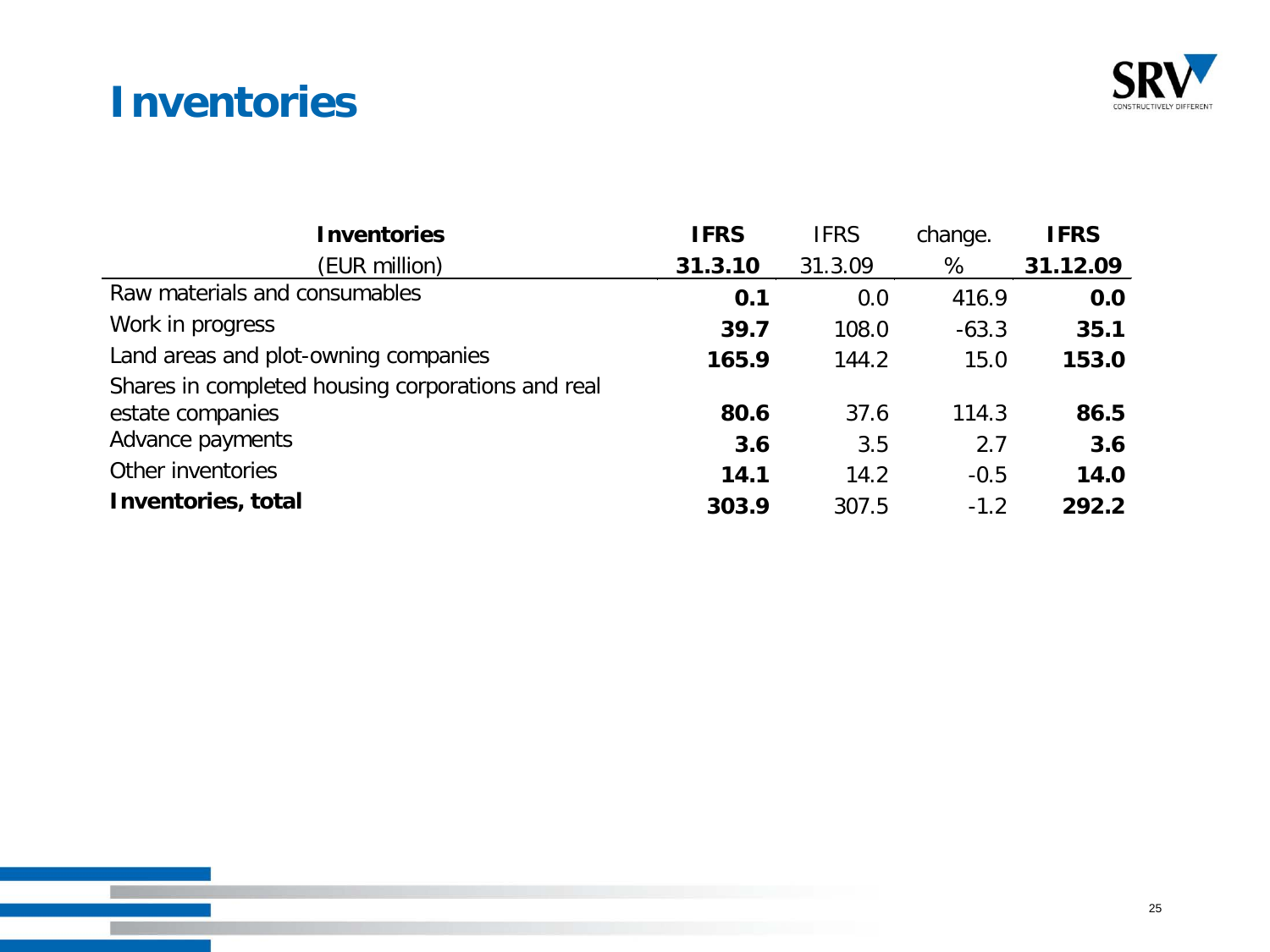

#### **Group and Segment information by quarter**

| <b>SRV Group</b>                                   | <b>IFRS</b> | <b>IFRS</b> | <b>IFRS</b> | <b>IFRS</b> | <b>IFRS</b> |
|----------------------------------------------------|-------------|-------------|-------------|-------------|-------------|
| (EUR million)                                      | $1 - 3/10$  | 10-12/09    | $7 - 9/09$  | $4 - 6/09$  | $1 - 3/09$  |
| Revenue                                            | 95.0        | 120.1       | 87.3        | 96.0        | 87.0        |
| Operating profit<br>Financial income and expenses. | 1.6         | 2.7         | 2.3         | 3.9         | 1.8         |
| total                                              | $-1.4$      | $-0.5$      | $-1.2$      | $-1.0$      | $-1.5$      |
| Profit before taxes                                | 0.2         | 2.2         | 1.1         | 2.9         | 0.3         |
| Order backlog <sup>1)</sup>                        | 530.0       | 481.6       | 465.8       | 461.1       | 458.5       |
| New agreements                                     | 140.6       | 120.4       | 86.2        | 98.2        | 91.3        |
| Earnings per share, eur                            | $-0.01$     | 0.03        | 0.01        | 0.04        | 0.00        |
| Equity per share, eur $1$                          | 4.36        | 4.48        | 4.45        | 4.44        | 4.40        |
| Share price, eur <sup>1)</sup>                     | 6.41        | 5.89        | 5.64        | 4.18        | 3.00        |
| Equity ratio, $%$ <sup>1)</sup>                    | 37.0        | 41.3        | 40.9        | 40.1        | 40.5        |
| Net interest bearing debt <sup>1)</sup>            | 199.8       | 179.9       | 189.8       | 186.8       | 172.6       |
| Net gearing ratio, $%$ <sup>1)</sup>               | 132.3       | 109.8       | 116.3       | 116.6       | 107.1       |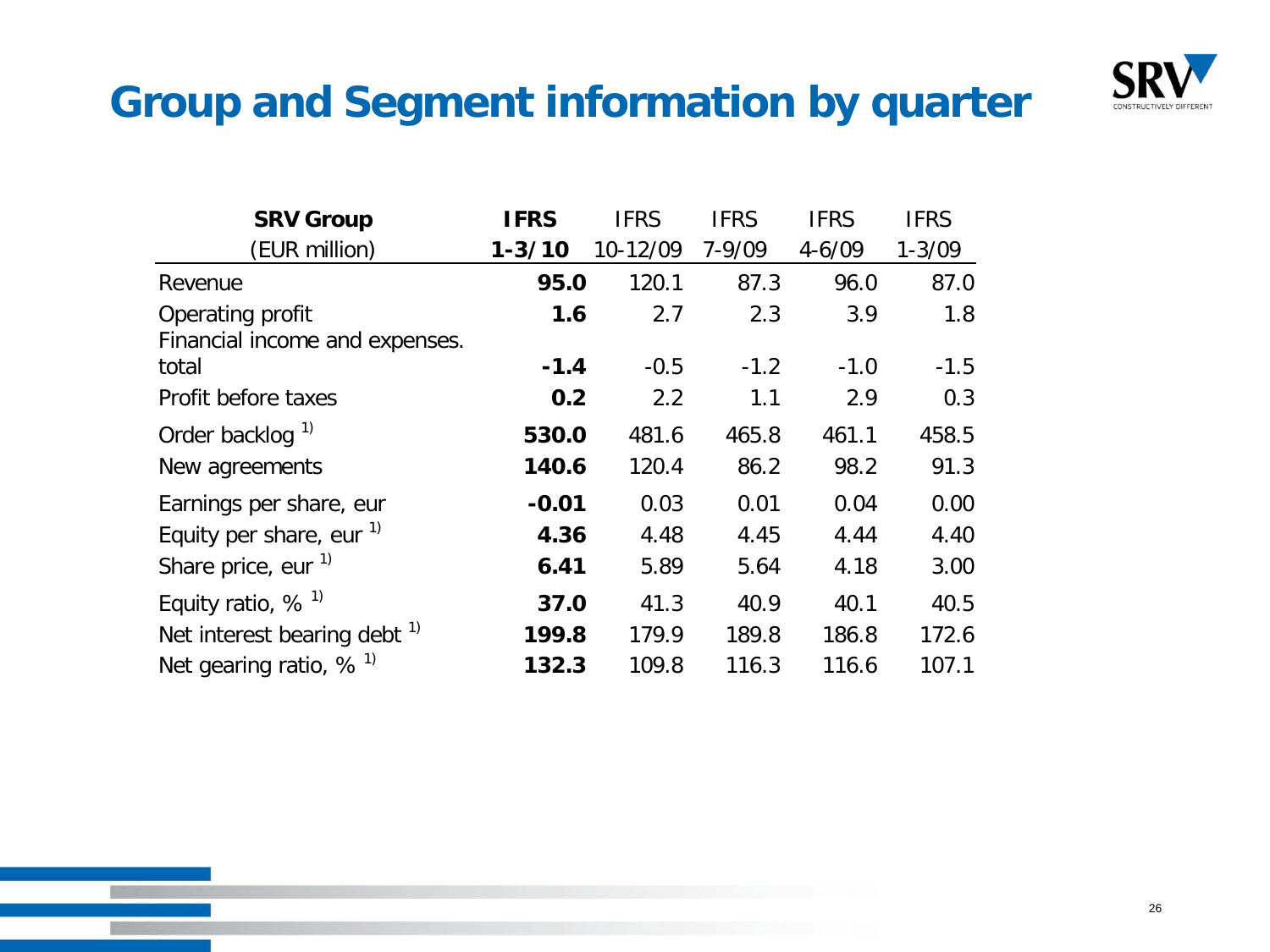

#### **Revenue and operating profit by quarter**

| <b>Revenue</b>           | <b>IFRS</b> | <b>IFRS</b> | <b>IFRS</b> | <b>IFRS</b> | <b>IFRS</b> |
|--------------------------|-------------|-------------|-------------|-------------|-------------|
| (EUR million)            | $1 - 3/10$  | 10-12/09    | $7 - 9/09$  | $4 - 6/09$  | $1 - 3/09$  |
| <b>Business Premises</b> | 54.7        | 66.9        | 40.2        | 46.1        | 54.8        |
| Housing                  | 38.3        | 49.9        | 39.7        | 42.4        | 26.6        |
| International            | 2.0         | 3.4         | 7.4         | 7.6         | 5.6         |
| <b>Other Operations</b>  | 2.5         | 2.3         | 2.1         | 2.1         | 2.2         |
| Eliminations             | $-2.5$      | $-2.3$      | $-2.1$      | $-2.1$      | $-2.2$      |
| Group, total             | 95.0        | 120.1       | 87.3        | 96.0        | 87.0        |

| <b>Operating profit</b>  | <b>IFRS</b> | <b>IFRS</b> | <b>IFRS</b> | <b>IFRS</b> | <b>IFRS</b> |
|--------------------------|-------------|-------------|-------------|-------------|-------------|
| (EUR million)            | $1 - 3/10$  | 10-12/09    | $7 - 9/09$  | $4 - 6/09$  | $1 - 3/09$  |
| <b>Business Premises</b> | 4.3         | 4.3         | 3.1         | 4.6         | 5.9         |
| Housing                  | 2.4         | 1.9         | 1.3         | 2.3         | $-0.1$      |
| International            | $-3.9$      | $-2.0$      | $-1.3$      | $-1.9$      | $-2.5$      |
| <b>Other Operations</b>  | $-1.2$      | $-1.4$      | $-0.7$      | $-1.0$      | $-1.6$      |
| Eliminations             | $-0.1$      | $-0.2$      | $-0.1$      | 0.0         | 0.0         |
| Group, total             | 1.6         | 2.7         | 2.3         | 3.9         | 1.8         |
| <b>Operating profit</b>  | <b>IFRS</b> | <b>IFRS</b> | <b>IFRS</b> | <b>IFRS</b> | <b>IFRS</b> |
| (%)                      | $1 - 3/10$  | 10-12/09    | $7 - 9/09$  | $4 - 6/09$  | $1 - 3/09$  |
| <b>Business Premises</b> | 7.9         | 6.5         | 7.7         | 10.0        | 10.8        |
| Housing                  | 6.3         | 3.8         | 3.4         | 5.3         | $-0.4$      |
| International            | $-197.5$    | $-58.4$     | $-17.6$     | $-25.6$     | $-44.4$     |
| Group, total             | 1.6         | 2.2         | 2.6         | 4.1         | 2.1         |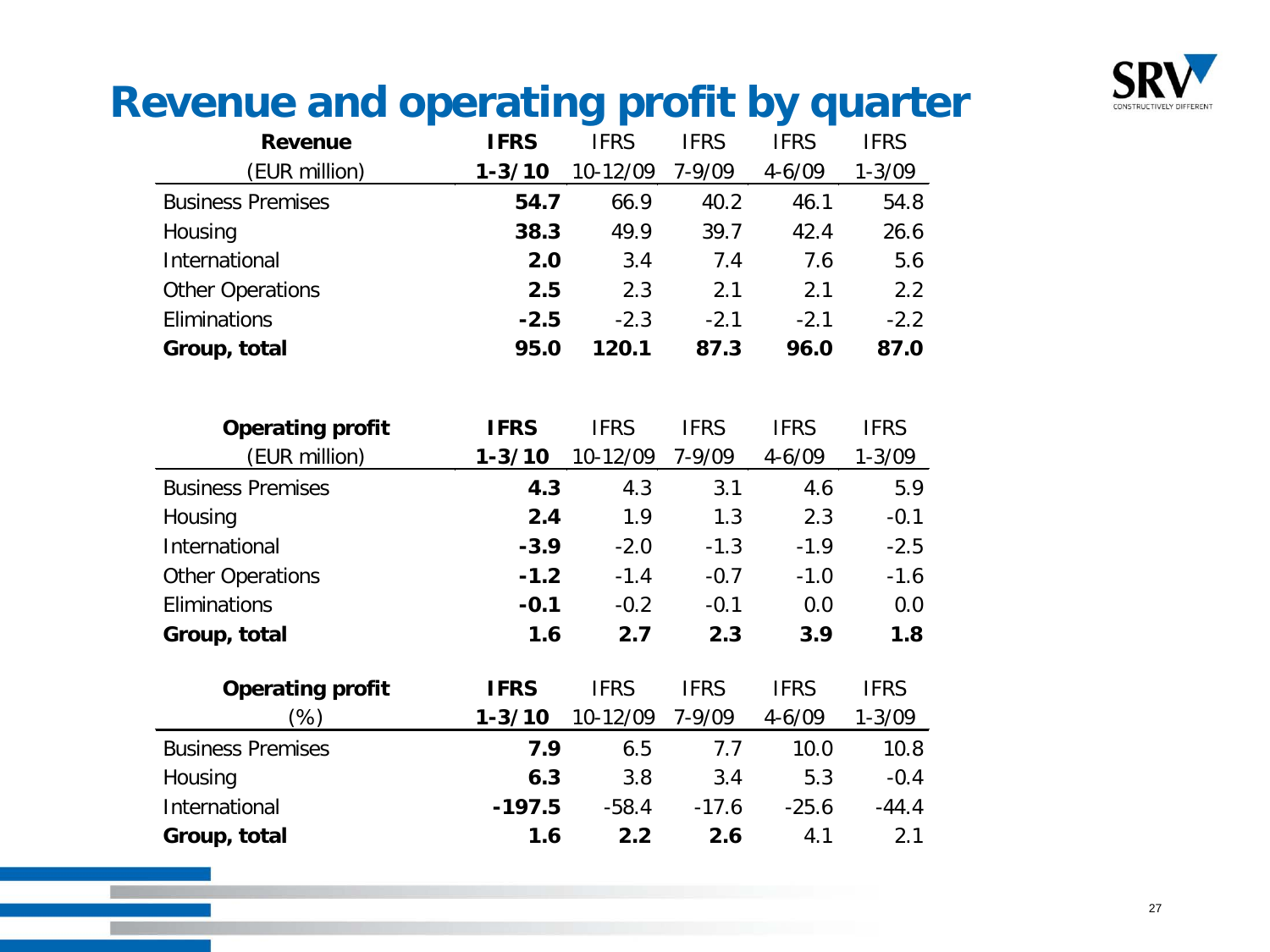# **Order backlog, invested capital and**



#### **residential production in Finland by quarter**

| Order backlog                   | <b>IFRS</b> | <b>IFRS</b> | <b>IFRS</b>    | <b>IFRS</b>    | <b>IFRS</b> |
|---------------------------------|-------------|-------------|----------------|----------------|-------------|
| (EUR million)                   | 31.3.10     | 31.12.09    | 30.9.09        | 30.6.09        | 31.3.09     |
| <b>Business Premises</b>        | 331.7       | 255.3       | 252.0          | 224.3          | 252.8       |
| Housing                         | 174.3       | 201.7       | 187.5          | 206.1          | 174.3       |
| International                   | 24.0        | 24.6        | 26.3           | 30.7           | 31.5        |
| Group, total                    | 530.0       | 481.6       | 465.8          | 461.1          | 458.5       |
| - sold order backlog            | 389         | 317         | 325            | 306            | 291         |
| - unsold order backlog          | 141         | 165         | 141            | 155            | 168         |
| <b>Invested capital</b>         | <b>IFRS</b> | <b>IFRS</b> | <b>IFRS</b>    | <b>IFRS</b>    | <b>IFRS</b> |
| (EUR million)                   | 31.3.10     | 31.12.09    | 30.9.09        | 30.6.09        | 31.3.09     |
| <b>Business Premises</b>        | 56.2        | 42.0        | 61.0           | 77.0           | 69.2        |
| Housing                         | 121.6       | 122.9       | 124.1          | 137.0          | 136.7       |
| International                   | 173.6       | 176.3       | 165.6          | 152.0          | 150.5       |
| Other and eliminations          | 6.0         | 7.7         | 6.2            | $-12.2$        | $-14.0$     |
| Group, total                    | 357.5       | 349.0       | 356.9          | 353.8          | 342.3       |
| <b>Residential production</b>   |             |             |                |                |             |
| in Finland (units)              | $1 - 3/10$  | 10-12/09    | $7 - 9/09$     | $4 - 6/09$     | $1 - 3/09$  |
| Start-ups                       | 0           | 247         | $\overline{0}$ | $\overline{0}$ | 4           |
| Sold                            | 95          | 86          | 43             | 51             | 27          |
| Completed <sup>1)</sup>         | 16          | 64          | 37             | 93             | 58          |
| Completed and unsold 1)         | 138         | 171         | 161            | 185            | 156         |
| Under construction <sup>1</sup> | 247         | 263         | 80             | 118            | 211         |
| - of which unsold <sup>1)</sup> | 169         | 231         | 79             | 100            | 180         |

1) at the end of the period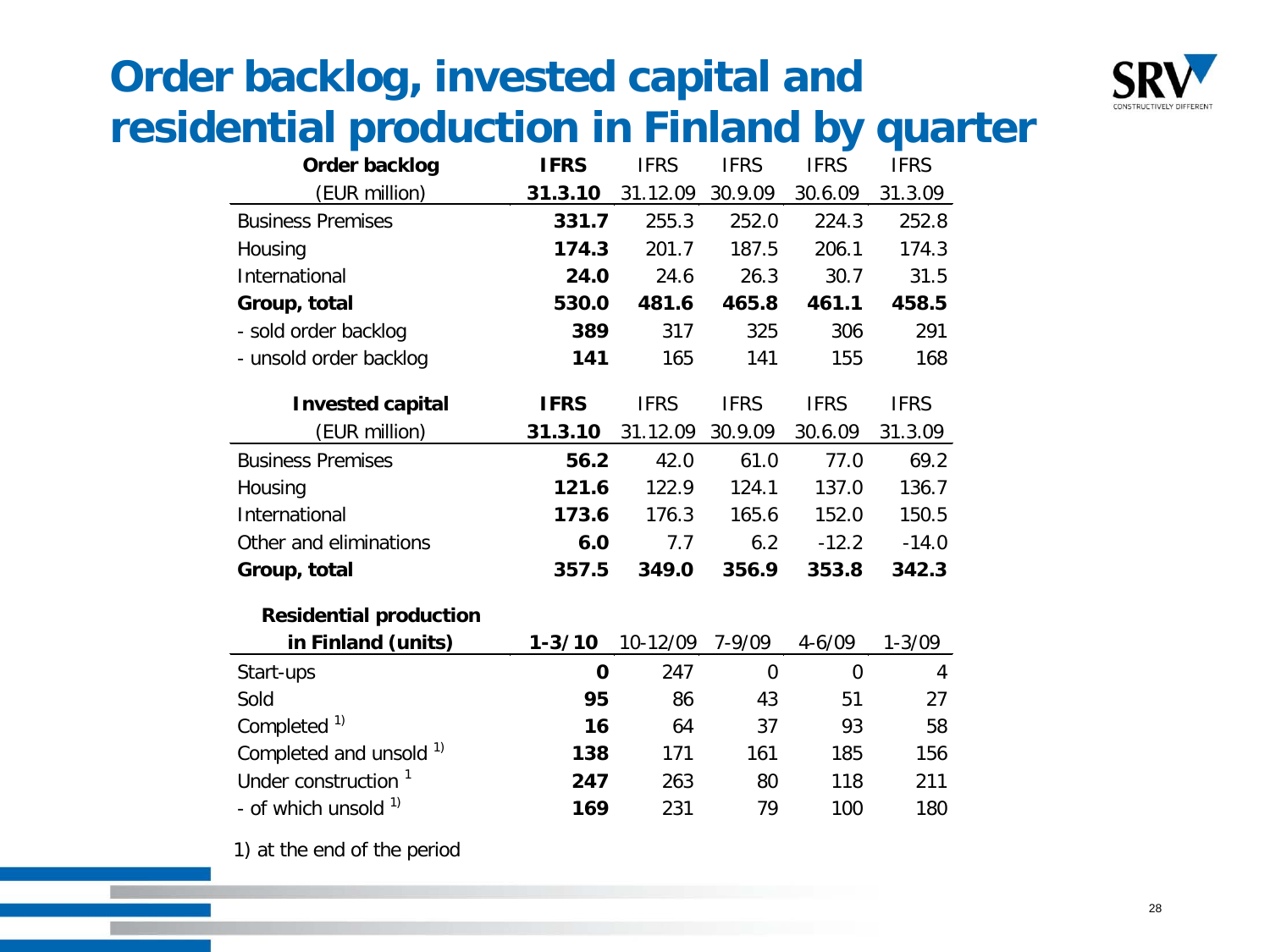#### **Segments: Assets, liabilities and invested**   $$



| <b>Assets</b>            | <b>IFRS</b> | <b>IFRS</b> | change.     | change. | <b>IFRS</b> |
|--------------------------|-------------|-------------|-------------|---------|-------------|
| (EUR million)            | 31.3.10     | 31.3.09     | <b>MEUR</b> | %       | 31.12.09    |
| <b>Business Premises</b> | 89.8        | 90.7        | $-0.9$      | $-1.0$  | 88.7        |
| Housing                  | 148.1       | 156.7       | $-8.6$      | $-5.5$  | 151.5       |
| International            | 178.4       | 157.4       | 21.0        | 13.3    | 182.5       |
| <b>Other Operations</b>  | 214.8       | 171.3       | 43.4        | 25.3    | 214.5       |
| Eliminations             | $-201.1$    | $-159.0$    | $-42.1$     |         | $-219.3$    |
| Group, total             | 430.0       | 417.2       | 12.8        | 3.1     | 418.0       |
| <b>Liabilities</b>       | <b>IFRS</b> | <b>IFRS</b> | change.     | change. | <b>IFRS</b> |
| (EUR million)            | 31.3.10     | 31.3.09     | <b>MEUR</b> | $\%$    | 31.12.09    |
| <b>Business Premises</b> | 70.6        | 50.7        | 19.9        | 39.2    | 55.5        |
| Housing                  | 128.3       | 142.2       | $-14.0$     | $-9.8$  | 133.2       |
| International            | 183.0       | 160.3       | 22.7        | 14.2    | 181.7       |
| <b>Other Operations</b>  | 103.2       | 64.1        | 39.2        | 61.1    | 79.2        |
| Eliminations             | $-206.1$    | $-161.2$    | $-44.9$     |         | $-195.6$    |
| Group, total             | 279.0       | 256.0       | 22.9        | 9.0     | 254.1       |
| <b>Invested capital</b>  | <b>IFRS</b> | <b>IFRS</b> | change.     | change. | <b>IFRS</b> |
| (EUR million)            | 31.3.10     | 31.3.09     | <b>MEUR</b> | %       | 31.12.09    |
| <b>Business Premises</b> | 56.2        | 69.2        | $-13.0$     | $-18.8$ | 42.0        |
| Housing                  | 121.6       | 136.7       | $-15.0$     | $-11.0$ | 122.9       |
| International            | 173.6       | 150.5       | 23.1        | 15.4    | 176.3       |
| Other                    | 6.0         | $-14.0$     | 20.1        |         | 7.7         |
| Eliminations and other   | 357.5       | 342.3       | 15.2        | 4.4     | 349.0       |

**Group, total 56.2** 69.2 -13.0 -18.8 **42.0**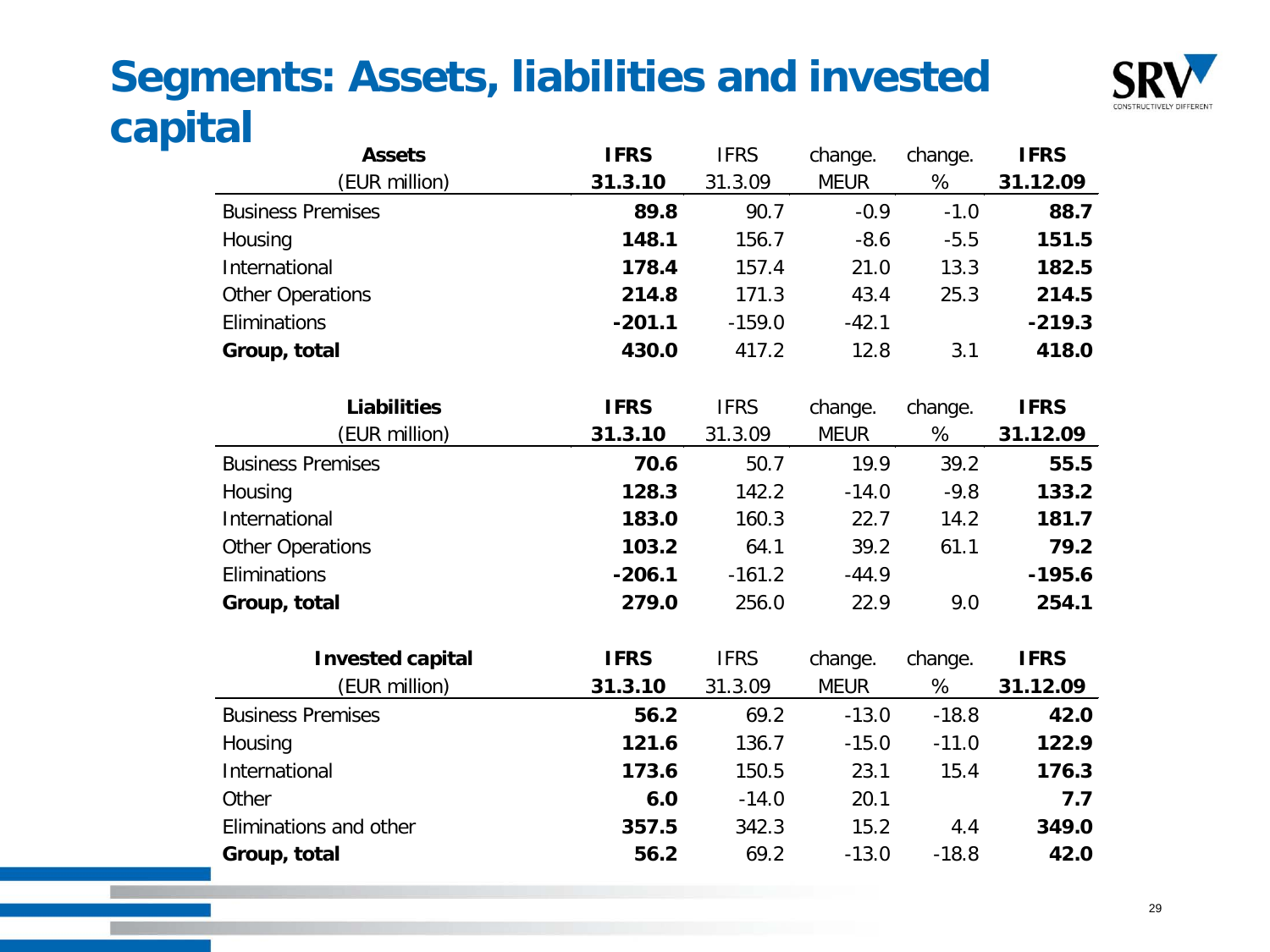

#### **Segments: Inventories**

| <b>Inventories</b>                       | <b>IFRS</b> | <b>IFRS</b> | change.     | <b>IFRS</b> |
|------------------------------------------|-------------|-------------|-------------|-------------|
| (MEUR)                                   | 31.3.10     | 31.3.09     | <b>MEUR</b> | 31.12.09    |
| Land areas and plot-owning companies     | 165.9       | 144.2       | 21.7        | 153.0       |
| <b>Business Premises</b>                 | 27.8        | 25.0        | 2.8         | 27.8        |
| Housing                                  | 54.3        | 42.1        | 12.2        | 41.4        |
| International                            | 83.5        | 77.0        | 6.5         | 83.6        |
| <b>Work in progress</b>                  | 39.7        | 108.0       | $-68.3$     | 35.1        |
| <b>Business Premises</b>                 | 0.0         | 30.6        | $-30.6$     | 0.0         |
| Housing                                  | 21.0        | 61.4        | $-40.4$     | 21.2        |
| International                            | 18.7        | 15.9        | 2.8         | 14.0        |
| Shares in completed housing corporations |             |             |             |             |
| and real estate companies                | 80.6        | 37.6        | 43.0        | 86.5        |
| <b>Business Premises</b>                 | 25.6        | 0.0         | 25.6        | 25.5        |
| Housing                                  | 50.1        | 34.2        | 15.9        | 55.5        |
| International                            | 4.9         | 3.3         | 1.6         | 5.5         |
| <b>Other inventories</b>                 | 17.7        | 17.7        | 0.1         | 17.6        |
| <b>Business Premises</b>                 | 5.1         | 5.0         | 0.0         | 5.1         |
| Housing                                  | 4.0         | 4.4         | $-0.3$      | 3.7         |
| International                            | 9.7         | 9.3         | 0.4         | 9.9         |
| Inventories, total                       | 303.9       | 307.5       | $-3.5$      | 292.2       |
| <b>Business Premises</b>                 | 58.5        | 60.7        | $-2.2$      | 58.4        |
| Housing                                  | 129.4       | 142.1       | $-12.7$     | 121.7       |
| International                            | 116.7       | 105.5       | 11.2        | 112.9       |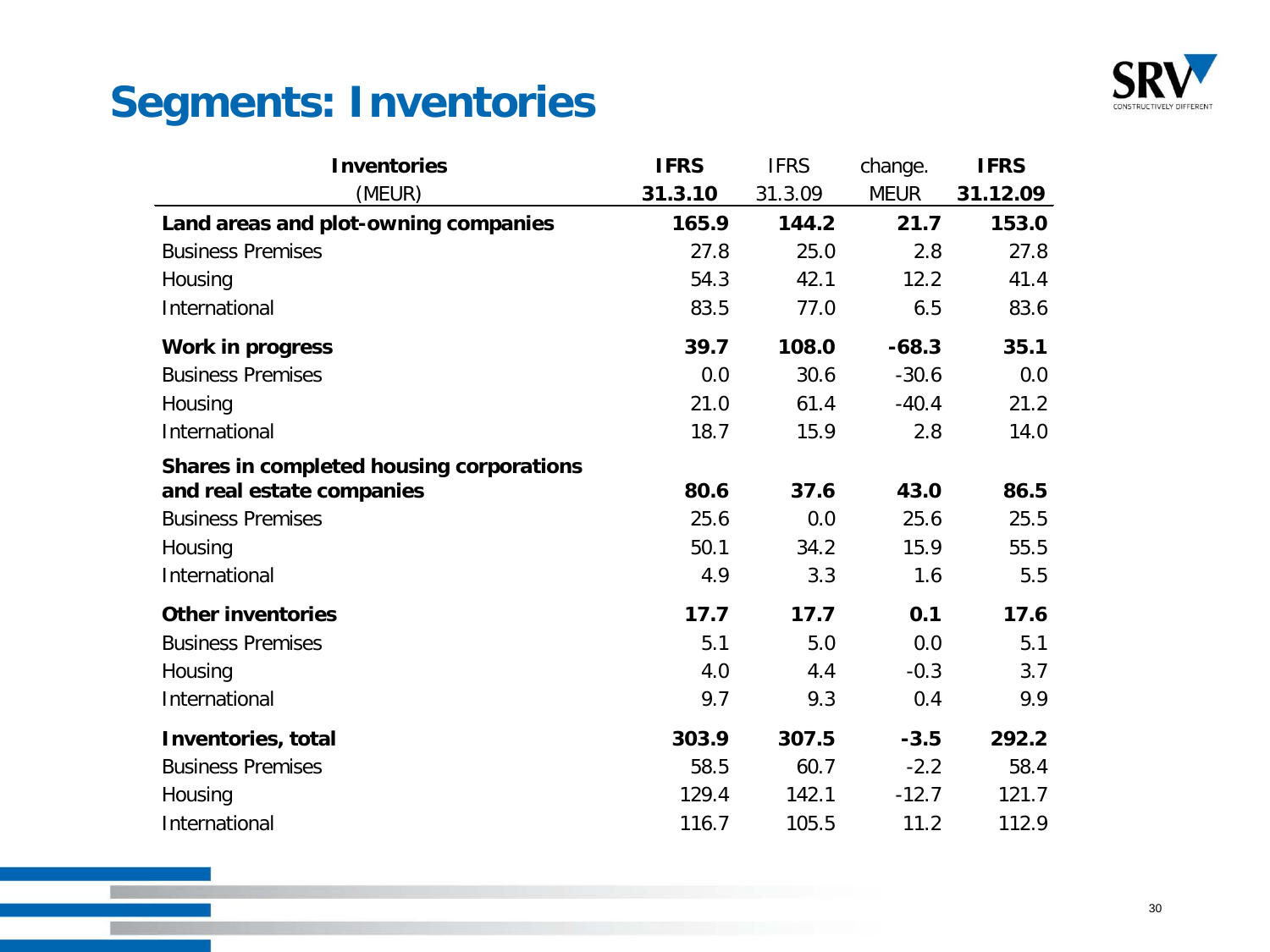#### **Unbuilt land areas and land acquisition commitments**



| <b>Land reserve</b><br>31.3.2010                                                                              | <b>Business</b><br><b>Operations</b> | <b>Housing</b> | <b>International</b><br><b>Operations</b> | <b>Total</b> |
|---------------------------------------------------------------------------------------------------------------|--------------------------------------|----------------|-------------------------------------------|--------------|
| Unbuilt land areas and land acquisition commitments                                                           |                                      |                |                                           |              |
| Building rights <sup>*</sup> , $m^2$                                                                          | 199 000                              | 279 000        | 842 000                                   | 1 320 000    |
| <b>Land development</b>                                                                                       |                                      |                |                                           |              |
| agreements                                                                                                    |                                      |                |                                           |              |
| Building rights <sup>*</sup> , $m^2$                                                                          | 491 000                              | 309 000        | 117 000                                   | 917 000      |
| * Building rights include also the estimated building rights/construction volume of unzoned land reserves and |                                      |                |                                           |              |

land areas covered by agreements in projects that are wholly or partly owned by SRV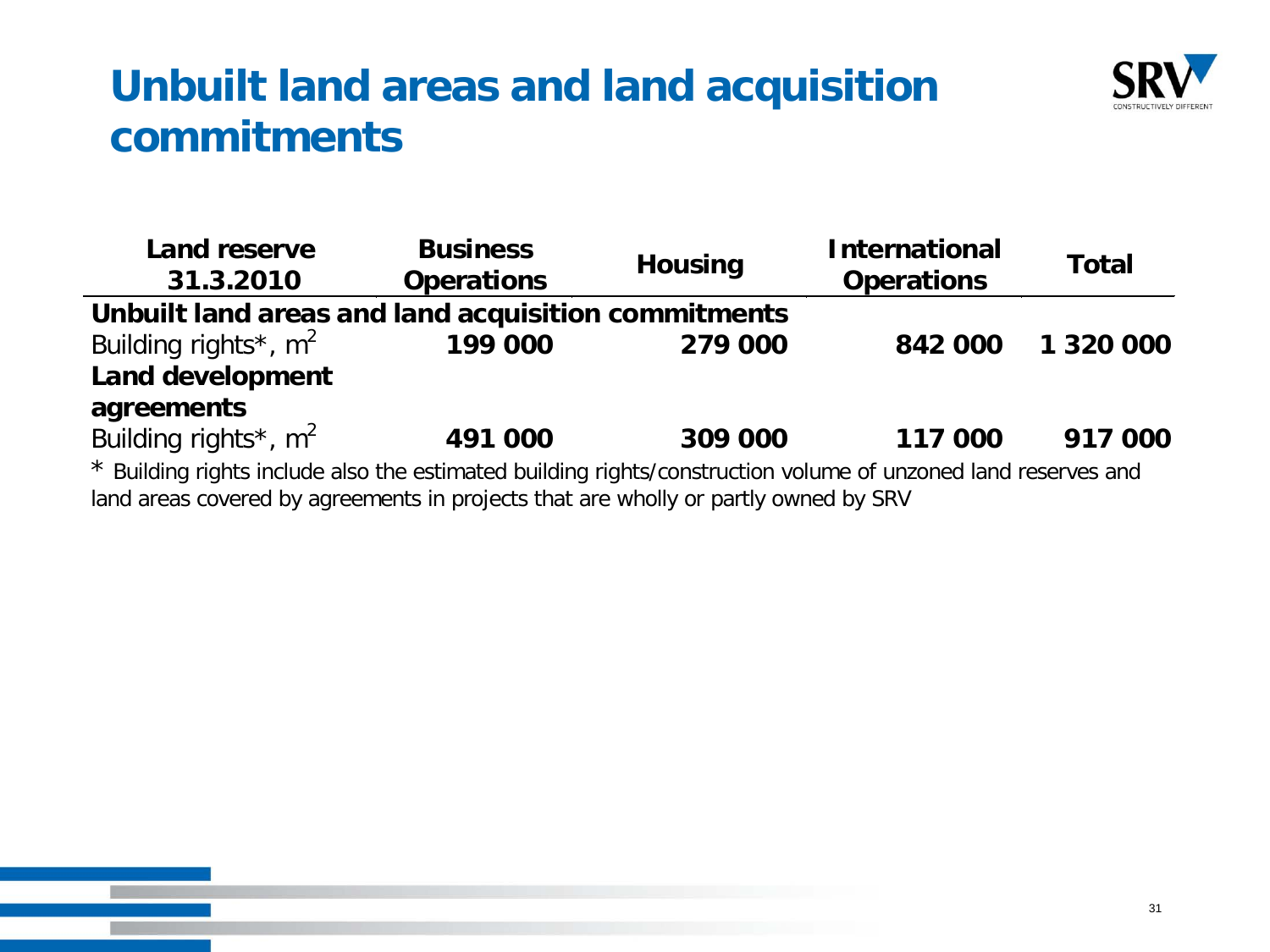#### **Personnel**



| Personnel by business area | 31.3.2010 | 31.3.2009 | Share of Group<br>personnel,<br>31.3.2010, % |
|----------------------------|-----------|-----------|----------------------------------------------|
| <b>Business Premises</b>   | 306       | 287       | 38.9                                         |
| Housing                    | 215       | 233       | 27.4                                         |
| International              | 183       | 175       | 23.3                                         |
| <b>Other Operations</b>    | 82        | 89        | 10.4                                         |
| Group, total               | 786       | 784       | 100.0                                        |

#### Average number of personnel, 1-3/2010

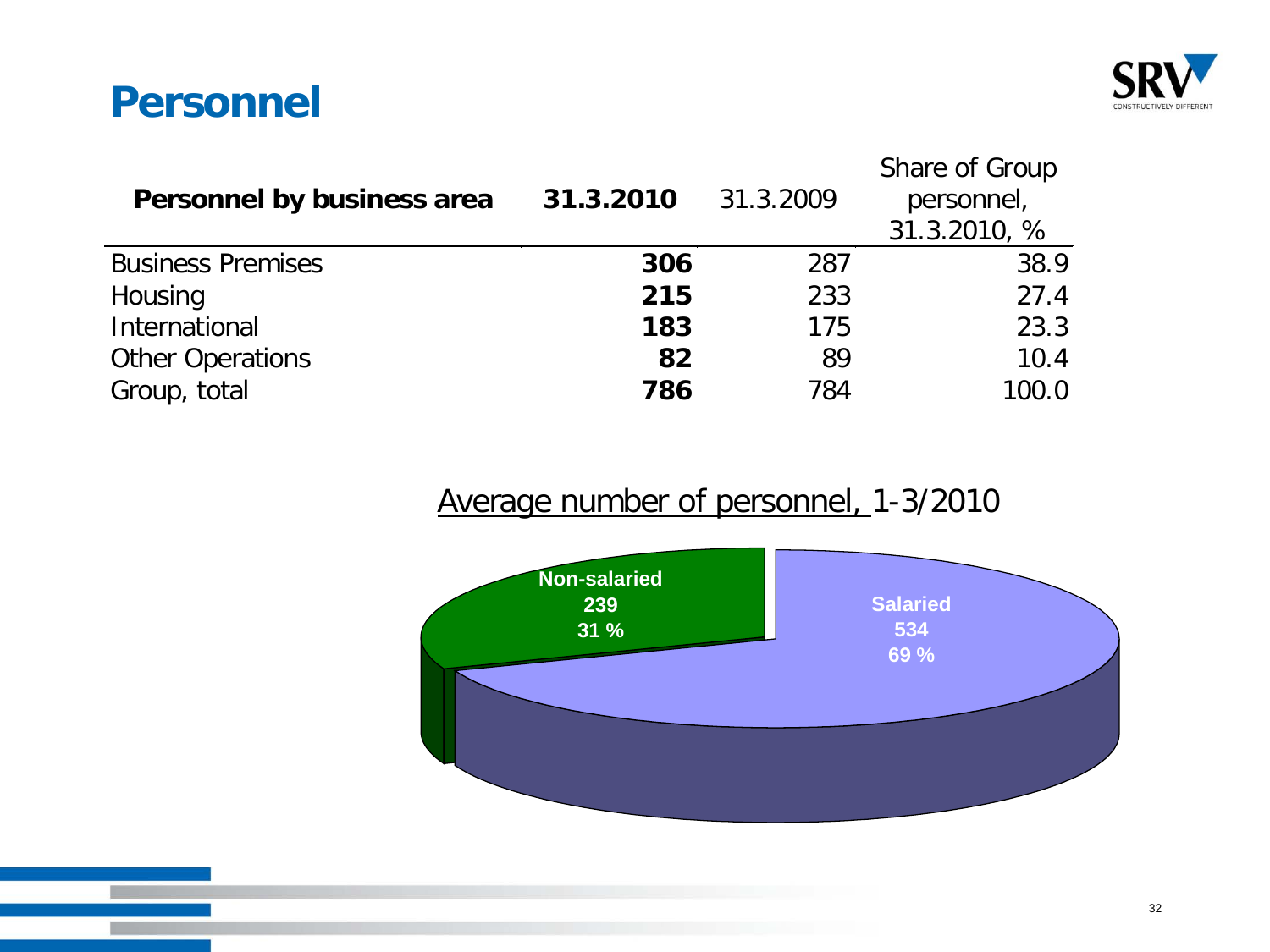

#### **Shareholders 31 March 2010**

|                                                       | Number of  | % of shares |
|-------------------------------------------------------|------------|-------------|
| <b>Shareholder</b>                                    | shares     | and votes   |
| Kokkila Ilpo Erkki Tapani                             | 13 552 000 | 36.9%       |
| Kolpi Investments Oy                                  | 5 178 129  | 14.1 %      |
| Nordea Pankki Suomi Oyj                               | 1 909 483  | 5.2 %       |
| Srv Yhtiöt Oyj                                        | 784 438    | 2.1%        |
| Valtion Eläkerahasto                                  | 700 000    | 1.9%        |
| Alfred Berg Finland Sijoitusrahasto                   | 693 919    | 1.9%        |
| Linnoinen Hannu                                       | 615 566    | 1.7%        |
| Fondita Nordic Micro Cap                              | 516 000    | 1.4 %       |
| Veritas Eläkevakuutusosakeyhtiö                       | 437 000    | 1.2%        |
| Keskinäinen Työeläkevakuutusyhtiö Varma               | 430 000    | 1.2%        |
| Op-Suomi Pienyhtiöt                                   | 428 732    | 1.2%        |
| Nieminen Timo                                         | 418 266    | 1.1 %       |
| Op-Focus - Erikoissijoitusrahasto                     | 400 000    | 1.1%        |
| Alfred Berg Small Cap Finland                         | 346 695    | 0.9%        |
| Sundholm Göran                                        | 323 906    | 0.9%        |
| Stiftelsen För Åbo Akademi                            | 300 000    | 0.8%        |
| Op-Delta - Sijoitusrahasto                            | 300 000    | 0.8%        |
| Alfred Berg Optimal Sijoitusrahasto                   | 243 781    | 0.7%        |
| Keskinäinen Eläkevakuutusyhtiö Ilmarinen              | 225 000    | 0.6%        |
| Srv Kalusto Oy                                        | 218 501    | 0.6%        |
| 20 largest shareholders *                             | 28 021 416 | 76.2%       |
| Nominee registration                                  | 665 182    | 1.8%        |
| Other shareholders                                    | 8 081 870  | 22.0%       |
| $\star$ ) includes our shares ourned by CDV Croup Dla |            |             |

\*) includes own shares owned by SRV Group Plc